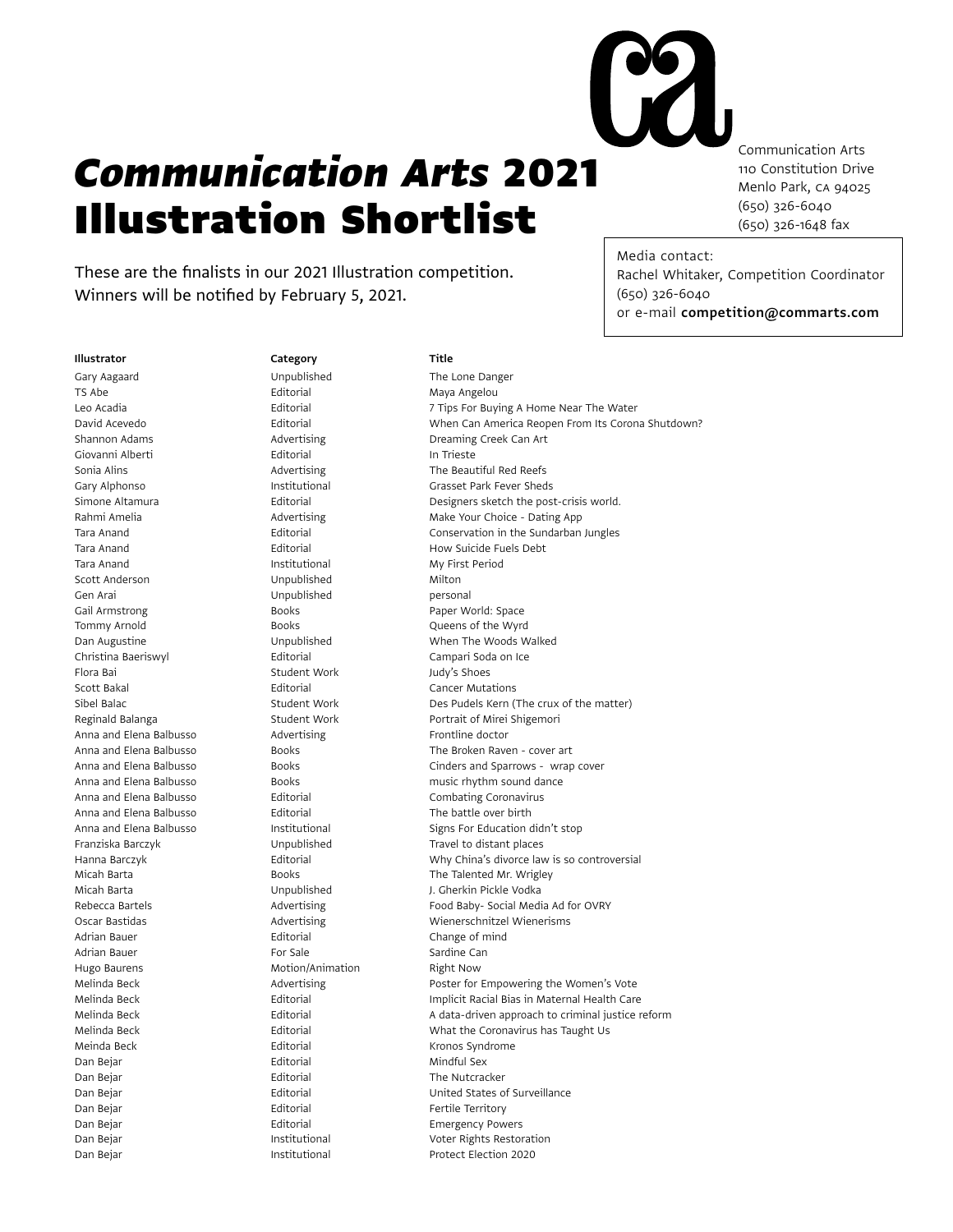## Dan Bejar **Dan Bejar Unpublished** Debeak Stephanie Belbin Student Work Tokyo2020 Douglas Bell **Books Books** Frankenstein series Douglas Bell Student Work Arches National Park Anastasia Beltyukova Motion/Animation Heart Of The Nation Mark Bender **Editorial** Editorial Dear Crossing Lauren Simkin Berke **Books** Books Were I Not a Girl Lauren Simkin Berke Self-Promotion Travelogue Lauren Simkin Berke **Unpublished** Unpublished Office in a Bottle Juan Bernabeu Books Layli and Majnun Coralie Bickford-Smith Books Books The Song of the Tree Coralie Bickford-Smith Editorial Cook Josée Bisaillon **Advertising** Container Containing **Containers** Outaouais Book Fair Meri Biscotto Unpublished Faces Christian Ray Blaza Unpublished Japan Trip Linda Bleck **Self-Promotion** Cats Linda Bleck Unpublished Folktale series Paul Blow **Editorial** Editorial Minter Depression Romy Blümel **Editorial** Editorial Tracing the Enslaved Mitch Blunt **Editorial** Editorial A.I Sushi Dominic Bodden Student Work Portraits of Westlake Kasia Bogdańska **Books** Books **Seagulls Soar** Kasia Bogdańska **Self-Promotion** Self-Promotion Friendship Giulio Bonasera **Motion/Animation** Be Here Now Davide Bonazzi **Books** Books Beowulf Francesco Bongiorni **Books** Books The system Richard Borge **Advertising** Advertising Vote for change Richard Borge **Editorial** Editorial Amazon Juggernaut Richard Borge **Self-Promotion** 2020 Flyer

## Filipa Beleza **For Sale** For Sale The Mind Wanders Within Four Walls Douglas Bell **Books Books** Frankenstein Artist Signature Page Anastasia Beltyukova **Editorial** Editorial How easy it is for bacteria to travel through home Julie Benbassat **Editorial Editorial** PLANADVISER Collection Julie Benbassat **Sailing Through the Pages** Unpublished Sailing Through the Pages Hans Bennewitz **Advertising** Freeport Bakery Matchbook Juan Bernabeu Editorial How Counseling Incarcerated Clients Helps Me Heal Juan Bernabeu Editorial No-Show Prison Workers Cost MS Taxpayers Millions Juan Bernabeu Editorial Mississippi Prisons:No One's Safe, Not Even Guards Juan Bernabeu **International Editorial** Christens Christens Christens From Río Puerco<br>1991 - Louisa Bertman **Motion Motion Animation** Christens Elegy Ending With a Cell Door Clo Louisa Bertman **Motion/Animation** Elegy Ending With a Cell Door Closing animation Jameel Best Self-Promotion RSW Calendar - Unconventional Holidays Greg Betza **Advertising** Advertising An Inconvenient Time movie poster Shanta Bhuriya **Advertising** The Legacy Project – Bhil Mark Bischel Unpublished Nursing Home: a Visual Essay During the Pandemic Linda Bleck **Advertising** Hoppin to the Show Packaging Children's Board Game Linda Bleck **Editorial** Editorial Aunt Gertrude's Fruitcake Linda Bleck **Institutional** Institutional **University Lake School Topographical Map** Linda Bleck Unpublished Woman Who Never feared the Night Paul Blow Books Books Anne de Green Gables Paul Blow **Editorial** Editorial Try Try and Try Again Paul Blow **Editorial** Editorial The Science of Psychedelics Paul Blow **Editorial** Editorial Love Under Lockdown Davide Bonadonna **Editorial** Editorial Reimagining Dinosaurs Giulio Bonasera **Editorial** Editorial Hiding Behind a Badge Giulio Bonasera **Editorial** Editorial Textures et al. Consumer" Giulio Bonasera Institutional We Are The Countervirus Davide Bonazzi Editorial A Communist LSD Trip Davide Bonazzi Editorial Internazionale Calendar 2021 Kirstie Bones **For Sale** For Sale **For Sale** Quiet Memories of Oliver & Lux Bonfire Red Self-Promotion Bonfire Red Holiday Gift – Tiki Treasure Francesco Bongiorni **Advertising** Parador de Bielsa luxury hotel Francesco Bongiorni **Books** Books This is not a ghost story Francesco Bongiorni **Books** Books Atlas of Mysteries of the ancient world Juliette Borda Unpublished "Insults, Lies, Bluster, Fraud, Jackass" Mark Borgions **Advertising** Advertising **Ape Out Original Game Soundtrack** Mark Borgions **For Sale** For Sale Mr Goodsir takes a picture Mark Borgions **Mark Borgions** Unpublished #twocolorcharacter 2020 Thomas Böttcher Self-Promotion Self-Promotion Steam trains on the Geislinger Steige in 1930 Dan Bransfield Motion/Animation Lighthouses and Lonely Places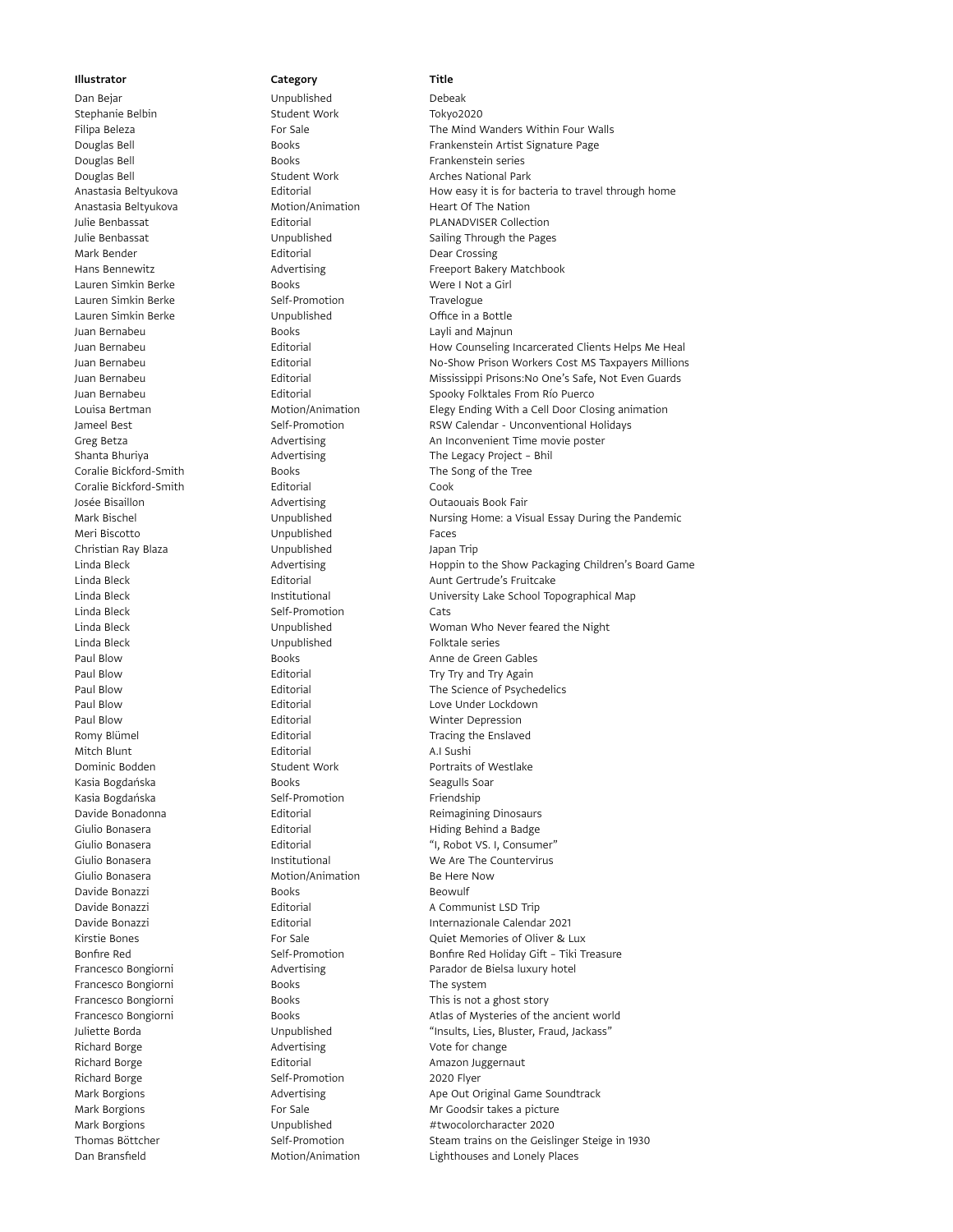Jarred Briggs **Student Work** Abuse Brian Britigan **Editorial** Editorial COVID-19 Workout Brian Britigan **For Sale** For Sale **Lesser Griffin** Steve Brodner **Editorial** Editorial **Inauguration** Damon Brown **Contract Contract Advertising** Trail Blazer Miranda Bruce **Miranda Bruce Communism Communism** Unpublished Static Nigel Buchanan **Advertising** Morker Nigel Buchanan Books Jacinda Ardern Nigel Buchanan **Editorial** Editorial Neumann Kiv Bui **Student Work** A Borrowed Voice **A Borrowed Voice** Fabio Buonocore **Institutional** D.A.N.T.E. Marc Burckhardt For Sale Marc Burckhardt **Institutional** Institutional Forbidden Fruit Thomas Burns **Indianally** Unpublished Island of Stability Nick Burton **Editorial** Editorial The Smart Home Chris Buzelli Editorial Voter Suppression Chris Buzelli **Editorial** Editorial The Virus Hunters Matthew Cabaj **Caballen Communist Communist Unpublished** Grain Haus Mirko Càmia **Mirko Camia** Self-Promotion Tokio Food Stephen Campbell **Stockkers** Unpublished Stokke Ivan Canu **Ivan Canu Contract Contract Contract Contract Contract Contract Contract Contract Contract Contract Contract Contract Contract Contract Contract Contract Contract Contract Contract Contract Contract Contract Con** Nan Cao **Editorial** Editorial Daily Life XUE CAO Self-Promotion London Memo Geng Cao Student Work The Signal André Carrilho **Editorial** Editorial Me Can't Breathe André Carrilho **Institutional** Goodbye 2020 Ismael Carrillo **Institutional** John Robert Lewis Robert Carter **Carter Carter Carter Books** Books The Godfather Alberto Casagrande **Alberto Casagrande** Editorial 100 idee per l'Italia<br>100 idee per l'Italia 10svaldo Casanova 100 idee per l'Italia Osvaldo Casanova **Institutional** Institutional Speed demons Osvaldo Casanova Unpublished Lale Henry Castillo Self-Promotion The dreamers

# Dan Bransfield **Contact Unpublished** Contact Adam Driver

Agathe Bray-Bourret Motion/Animation He's a well respected booger Agathe Bray-Bourret **Motion/Animation** Sony Music Christmas card Wayne Brezinka **Editorial** Editorial Ruth Bader Ginsburg Eric Briscoe For Sale WW20 (Stacey Abrams) Brian Britigan **Editorial** Editorial Fancy Galleries, Fake Art Brian Britigan Editorial Jeff Zucker Helped Create Donald Trump Brian Britigan **Editorial** Editorial Avoiding Overdraft Fees Matthew Broerman **Books** Books **They Changed the Game** Jordan Bruner **Motion/Animation** How to Get Your Mind Right with Rico Nasty How to Get Your Mind Right with Rico Nasty Jenn Buch Advertising Talleysville Brewing Company - Crowler Label Chris Buhrman **Advertising** HD - who we are & how we work Fabio Buonocore **Editorial** Editorial Power To The People Marc Burckhardt Editorial TIME cover - Grace Hopper Marc Burckhardt Unpublished Landscape aka Hudson River School Shooting Chris Buzelli Editorial They Went To Jared Mirko Càmia **Institutional** Institutional Abacus Pages Magazine Stephen Campanella **Student Work** A Clockwork Orange Stephen Campbell Unpublished From Brussels With Love Alexandria Canchola **Institutional** Institutional Know Your Rights Campaign Ivan Canu **Ivan Canu Canu Editorial** Editorial The future museums Nan Cao Editorial Coronavirus Update: Working Mood Mariaelena Caputi Unpublished The end of Mr. Trump's presidency André Carrilho **Books** Books **The Girl with Occupied Eyes** André Carrilho Editorial NBA against police violence André Carrilho Editorial Lisbon, Alive in Solidarity Books The king of the track Bob Case **Advertising** Modelo Dia De Muertos Poster Peter Cassell **Student Work** Stoned Ape Hypothesis Sophie Casson **Editorial** Editorial Food for a better future Daniel Castro Maia **Editorial** At The Intersection of Light and Sound Alanna Cavanagh **Editorial** Editorial Minter Survival Guide Cover Aditya Chakravarty **Advertising** Advertising White Mountain Collective - Indian Art Quai Chan **Advertising Chan** Advertising **Channes Channes Channes Advertising Channes Channes Channes Channes Channes Channes Channes Advertising Channes Channes Channes Channes Channes Channes Channes Channes Channe** Quai Chan **Advertising** Shake Shack World Community Cuai Chan Advertising Quai Chan **Advertising** Present is the present Quai Chan **Chan** Advertising Central, the heart of Hong Kong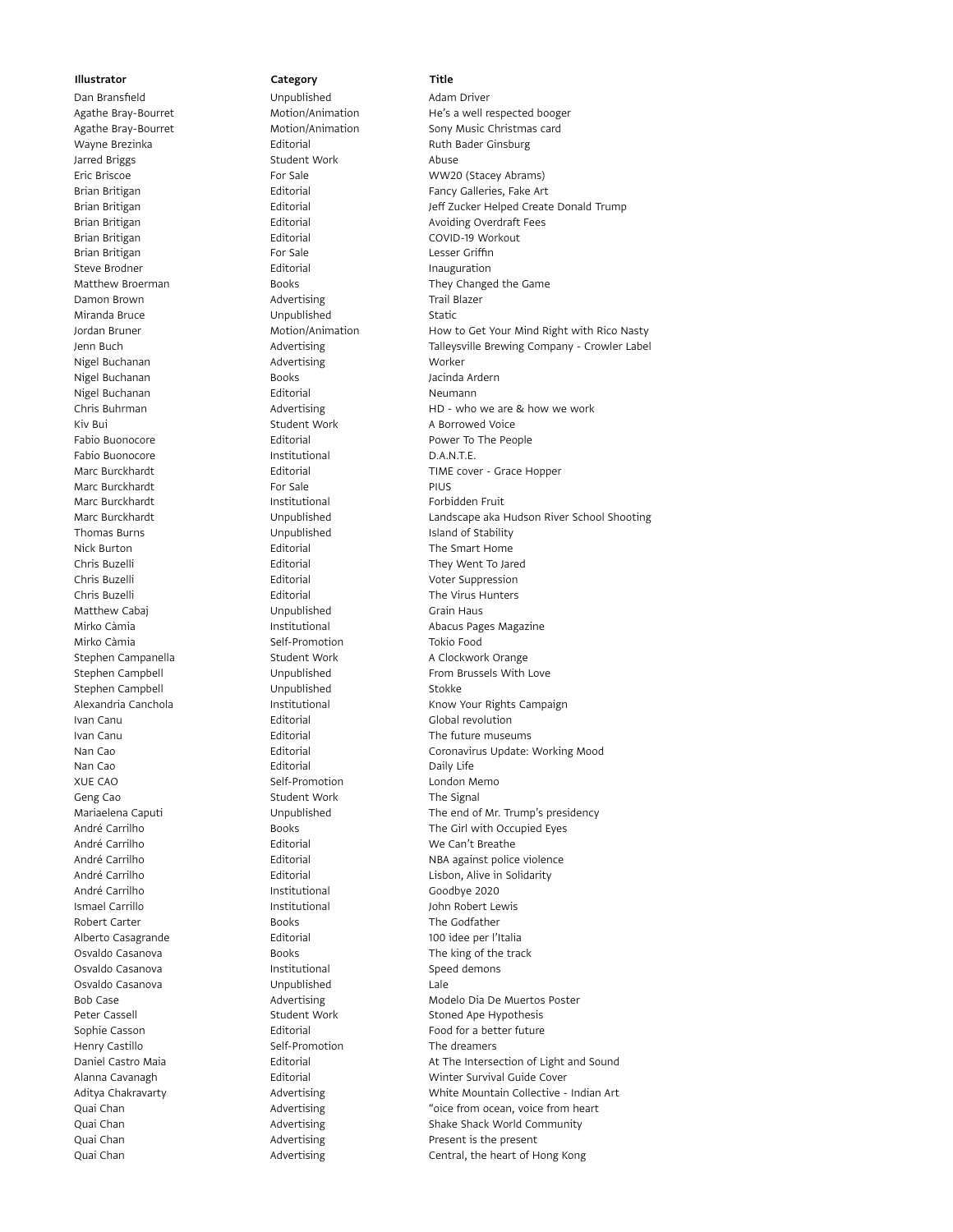Quai Chan **Chan Editorial** Editorial Channess Rainbow messages Kayden Chan **Isolation** Student Work **Isolation** Tyler Charlton **The Wave Charlton** Unpublished The Wave Tyler Charlton **The Wave Charlton** Unpublished The Wave Tyler Charlton Unpublished The Big Deep Matt Chase **Editorial** Editorial GOP Meltdown Tai Hua Chen **Motion/Animation** Wear A Mask Yichin Chen **Into the Maze** Unpublished Into the Maze Zhiying Chen Student Work The West Lake Zhiying Chen Student Work Student Work Sis for Sweet Yucong Chen Student Work The Tree of Me Yiyi Chen Student Work Useless Tips Chu-Hsun Cheng Student Work Inn-a<br>
Vicki Cheung Self-Promotion The S Li Chiao Unpublished My Secret Elf Stan Church Self-Promotion Monkeying Around Joe Ciardiello **Advertising** Blues Series Shane Cluskey **Books** Books The Long Run Brian Cobb Unpublished Vulnerable Fernando Cobelo **Advertising** Italian Etymologies Celeste Colborne Unpublished Creation Celeste Colborne **Student Work** Isolation Celeste Colborne **Student Work** Potential Fabio Consoli **Exercise Exercise Exercise Consoli** Books Homo Romanticus Fabio Consoli **Example 20** Unpublished After the rain Joe Cornelia **Advertising** Cornelia **Advertising** Lifesaving Engines Eduardo Corral Unpublished El Zahir (The Zahir) Dan Cosgrove **Advertising** Redwoods Sol Cotti **Contract Unpublished** Power of color Reto Crameri **Editorial** Editorial Disturbing noises Bea Crespo **Editorial** Editorial Till when? Benedetto Cristofani **Editorial** Editorial Division runs deep Benedetto Cristofani **Campany Compublished** Damn! Natasha Cunningham **Editorial** Editorial Missy Elliot Chris Cyran **Chris Cyran** Unpublished Juneteenth Giovanni Da Re **Editorial** Editorial **Constructs** "Two Fathers" David DaCosta Unpublished Quarantite Frank Daenen Books Milk and Honey Lou Dahl **Unpublished** Not My Fault Yunyi Dai **Student Work** The Tiger Within Brian Danaher **Advertising** Guthrie Theater Brian Danaher Self-Promotion American Jenga Sid Daniels **Contact Contact Contact Contact Contact Contact Contact Contact Contact Contact Contact Contact Contact Contact Contact Contact Contact Contact Contact Contact Contact Contact Contact Contact Contact Contact C** Matt Dawson **Advertising** Matt Dawson **Advertising** Three Eyed Tiger

# Quai Chan **Accommadtion** Editorial **Accommadtion**

Quai Chan Editorial Voiceless under epidemic Michelle Chan **Student Work** Illustration as Visual Journalism: Homebound Illustration as Visual Journalism: Homebound Ya-Chu Chang Three maps, Three paths Advertising Three maps, Three paths Self-Promotion The Secret Garden Camille Chew For Sale Example 20 Lunar New Year • Year of the Rat Advertising The Legacy Project - Kalighat Susama Chitrakar **Advertising** The Legacy Project - Patua Cinyee Chiu **Editorial** Editorial Brain's motor hub plays unsung role in autism Noopur Choksi **Editorial** Editorial The real reason she hasn't left him Abanti D Chowdhury **Student Work** Trips To The Unconscious Andrea Chronopoulos **Editorial** Editorial Coronavirus Ended the Screen-Time Debate. Jason Chuang The Student Work Days Spent in Isolation Aelfleda Clackson Student Work Illustrations inspired by "A room of own"s own" Fernando Cobelo Editorial Phygital Design - Interni Magazine Cover Fernando Cobelo Institutional Orvieto Cinema Fest 2021 Celeste Colborne **Student Work** as a girl with Asperger's Sally Wern Comport **Books** Books **Example 2018** 2014 Me: The Summoner Matthew Cook **Advertising** Cook Advertising Cook **Call** Advertising Cook **Call** Advertising Cook **Call** Advertising Eduardo Corral Unpublished Funes El Memorioso (Funes The Memorious) Marcello Crescenzi **Advertising** San Pellegrino 2021 Brand\_Book David Curtis **David Curtis** Books **Books** Over the Woodward Wall David Curtis Books The Apocalypse Seven Chloe Cushman Editorial Senator McCarthy's Nazi Problem Charlie Davies **Advertising** Kenco Millicano x Mind Winter Limited Edition Tin Andy Dearwater **Figure 10 Controller Unpublished** Freeway Dweller No.1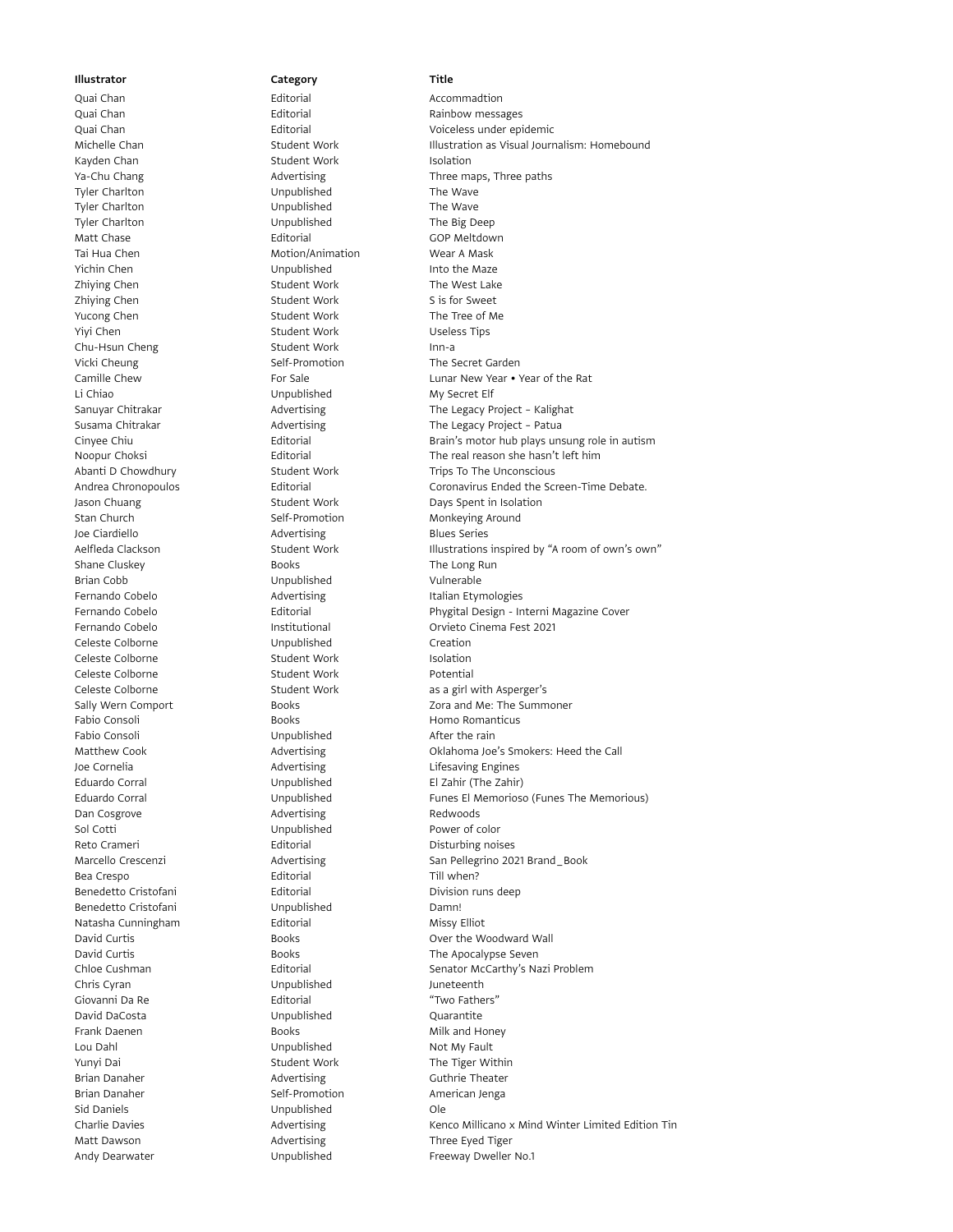Mai Ly Degnan **Advertising** Mai Ly Degnan Advertising The Unity Project Bob Delevante **Note by Mail** Unpublished Vote by Mail Kim DeMarco **Marco Communished** Unpublished Skinny Dipping 2020 Alice Yu Deng a day in a life Lexi Dickens **Student Work** Night time snack Michael DiMilo **Michael Dimilor Motion** Motion/Animation Mask Up! Nathalie Dion **Books** Books The Dog's Gardener Antong Dong Student Work Meet Sean Dong Student Work Biophilia Jam Dong Student Work The Pond Daniel Downey **Editorial** Editorial Bull-shy Bethany Drake Student Work The Balloon Gerard DuBois Self-Promotion Cabanes (Hut) Ashley Dugan Self-Promotion Brownie Penelope Dullaghan **Books** Books The Good Song Burton Durand **Advertising Remastered** Luca D'Urbino **Editorial** Editorial Sour Grapes Luca D'Urbino **Editorial** Editorial Freedom Podcast Luca D'Urbino **Editorial** Editorial Stop Rape Luca D'Urbino **Calledge Editorial** Cuca D'Urbino et al est en el est el est el est el est el est el est el est e Luca D'Urbino Editorial Is China winning? Luca D'Urbino **Editorial** Editorial Suddenly, hope Carolina Echeverri Student Work United 26 Martin Elfman Self-Promotion For sale city Kyle Ellingson Student Work Cold Tech Kyle Ellingson **Student Work** Domestic Twist Donald Ely **Editorial** Editorial **Innocence Mission** Gee Fan Eng Self-Promotion 126 Bonus Paper Gee Fan Eng Contract Contract Contract Unpublished Museum Pests Sewing Wenqi Feng **Seming Unpublished** Our secret Brett Ferrin Self-Promotion It's a Merry World John Ferry **For Sale** For Sale Modern #4 Scott Filipiak **Covid Cross** Unpublished Covid Cross

# Allan Deas **Advertising** Carousel Illustrator Category Category Title

Mai Ly Degnan **Editorial** Editorial How Much Work Can My Child Take? Benjamin Della Rosa **Advertising** Camellia Coffee Roasters Bean Bag Labels Correst Christopher DeLorenzo Advertising GoDaddy Brand Illustration Alice Yu Deng North Contracts Books The River Upside Down Alice Yu Deng **National Communist Communished** Waiting for a Firework Oliver DeRosier **State Collection** Unpublished Fountain Square Outfitters Inactive Wear Merch<br>
Geneviève Després **Fountain Solice Collection** de la Solida de la Buelle d'hiver (Winter Allev) Geneviève Després Books "La Ruelle d'hiver" (Winter Alley) Samantha Dillman Student Work Avian Death Sentence Nathalie Dion Self-Promotion Peace on earth. (xmas/new year self promo) Adam Dixon Books Wildsam National Park Guides Xiang Dong Student Work Use a Leaf to Cover the Eye DB Dowd Books Books Books A is for Autocrat: A Trumpian Alphabet Illustrated Michael Driver **Motion/Animation** Arabic calligraphy: Ancient craft, modern art Sisia Du **For Sale Poise: Create Podcasts** Poise: Create Podcasts Gerard DuBois Books Le Tram de Noël (Christmas Tram) Gerard DuBois **Editorial** Editorial Revisiting Mengele's Malignant "Race Science" Gerard DuBois Editorial Mind jumble. Understanding chemo brain Anthony Duguay **Advertising** Canadians Are Not Bulletproof Burton Durand **Institutional** Institutional New Orleans Music Icons Luca D'Urbino Editorial The Conquered Empire Luca D'Urbino Editorial Closing the Social Distance Luca D'Urbino **Editorial** Editorial Black swan and university career Everything's under control Luca D'Urbino **Communister Editorial** Editorial America's ugly election Luca D'Urbino Editorial The business of survival Luca D'Urbino **Motion/Animation** Smart Energy GB for a greener Great Britain John S. Dykes Self-Promotion Bear illustration promo Diana Ejaita Editorial From the Inside Looking Out Martin Elfman **Editorial** Editorial Feeling ashamed of your country Eitan Eloa **Books** Books "Knock Knock Knock, Knocking On The Door!" Donald Ely **Editorial Ely Editorial Brittany Howard for Oxford American's Music Issue** Kiersten Essenpreis **Editorial** Editorial Communisties Life Insurance for Any Budget Sarit Evrani **13 Lunar Meditations : Summoning the Witches** 13 Lunar Meditations : Summoning the Witches John Ferry **For Sale** For Sale Modern #1 for Sherry Leedy Contemporary Art W. Flemming The Institutional The Portraits of OCU Law school prominent graduates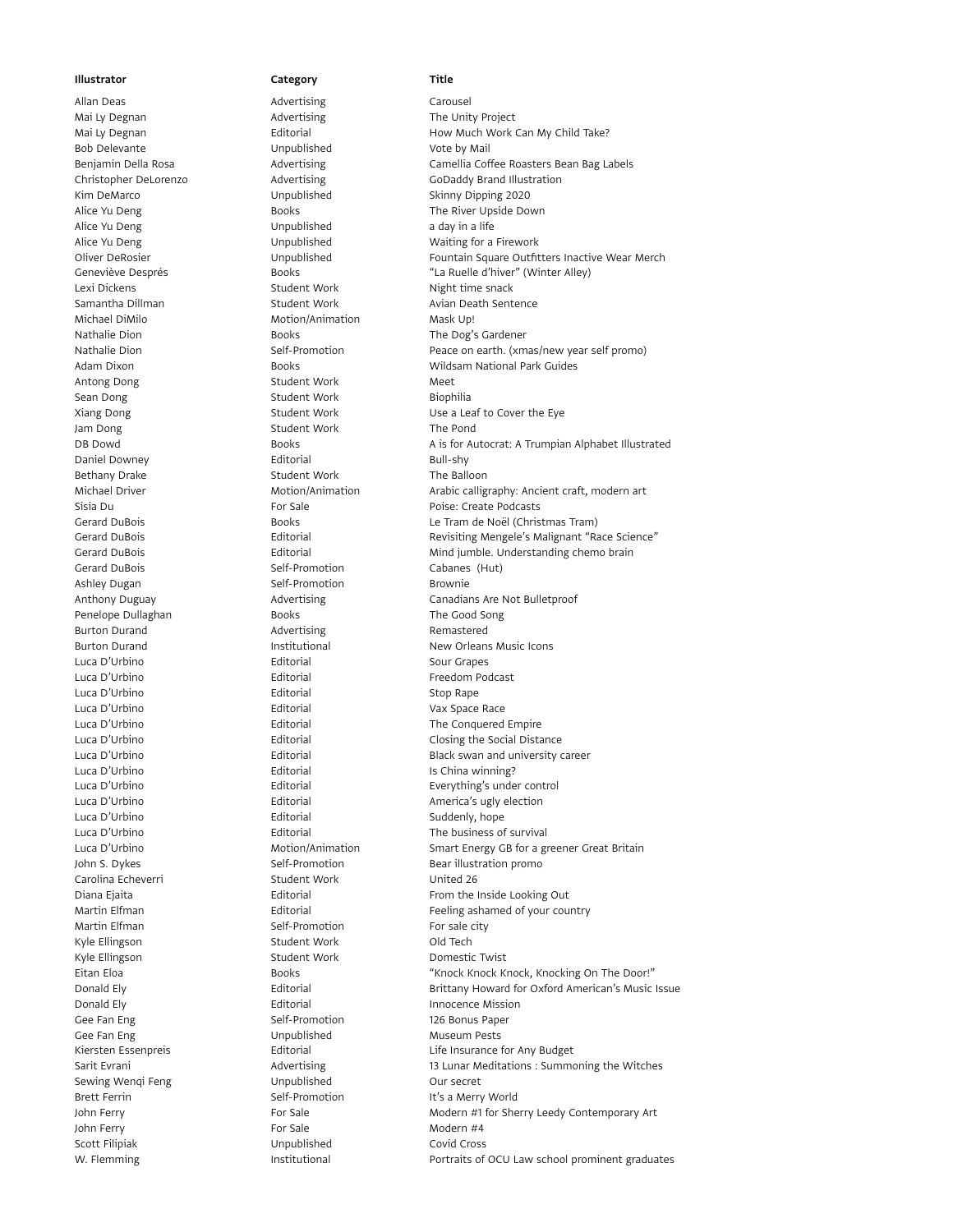Dimitri Fogolin Self-Promotion Way out Ghazal Foroutan Student Work Persian Shirins Owen Freeman **Editorial** Editorial Michael Vick Owen Freeman **Institutional** Case Thomas Fuchs **Editorial** Editorial covid rage Thomas Fuchs **Editorial** Editorial bear Elena Galofaro Student Work Life in Isolation Daniel Garcia **Editorial** Editorial Man-Made Boxes Daniel Garcia **Carcia** Editorial Garcia Composition Editorial According to the Biden Carles Garcia O'Dowd Student Work Welcome Federico Gastaldi **Advertising** Castaldi Advertising Stay Home Arun Priya Gautam **Advertising** PVR - Brad Pitt Arun Priya Gautam **Advertising Advertising** PVR Portraits Owen Gent **Advertising** Parasite Owen Gent **Creeping** Advertising Creeping Carlo Giambarresi **Editorial** Editorial No Stop Design Abigail Giuseppe **Advertising** Essential Fellini David Gonzalez Unpublished Hallow-19 Madelyn Goodnight **In the Wood** Unpublished In the Wood Lou Green **Example 20** Unpublished Franklin Ave. Madison Griffin **Madison Griffin** Student Work Fun Guy Tyler Gross **For Sale Squirm** For Sale Squirm

FLuX Artist **Institutional** Institutional Ravi Saligram Portrait Gianluca Folì Books La Bambina che Parlava ai Libri Gianluca Folì **Institutional** Colorseeker: the origin of colors Amy L. Frazer **Art Makers: Empowered Embroidery Portrait Series** Art Makers: Empowered Embroidery Portrait Series Mark Fredrickson **Advertising** The Dogfather Kentucky Bourbon Advertising Laura Freeman **Editorial** Editorial Jane Elliott: Teaching And Understanding Race Owen Freeman **Editorial** Editorial The Vampire Ship Owen Freeman Unpublished The Last Days of Stan Lee Jordan Fretz Self-Promotion Recycled Interactive Cardboard Series Tom Froese **Advertising** Canvas + Tom Froese (Canadian Tire) Canvas + Tom Froese (Canadian Tire) Charlotte Fu Editorial Editorial Illustration Thomas Fuchs **Editorial** Editorial Facing your fears during the pandemic Maya Fuji **For Sale Seasonal Mood Swings** For Sale Seasonal Mood Swings Ben Gallegos **Advertising Crew Dragon Launch Poster** Crew Dragon Launch Poster Elena Galofaro **Student Work** Crocodiles on the Beach Vin Ganapathy **Subway ride from pre-2020**. Chris Gash Editorial Your Coronavirus Teaching Moment Chris Gash Editorial When Debt Collectors Call Chris Gash **Editorial** Editorial Social Media Vortex Chris Gash Editorial Pandemic Spring Semester Chris Gash Editorial How to Do Taxes if You Share Custody of Your Kids Giovanni Gastaldi **Advertising** Alberto Marchetti's Cups Special Edition Federico Gastaldi **Editorial** Editorial Business at home Federico Gastaldi Editorial The brood returns Arun Priya Gautam **Advertising** PVR Portraits - Angelina Jolie Arun Priya Gautam **Advertising Advertising** PVR Portraits - Keanu Reeves Arun Priya Gautam **Advertising PVR Portraits - Johnny Depp** PVR Portraits - Johnny Depp Owen Gent Editorial Domestic Violence Can Work Against Women in Court Patrick George Editorial Brain Science book cover Patrick George **Editorial** Editorial Switching between life and death Carlo Giambarresi Editorial The Myth of Natural Morality Serena Gianoli Editorial Take a walk to Japan Serena Gianoli Self-Promotion Winter holidays in 2020 Rinat Gilboa **Institutional** Meetings of Peace - Postage Stamp Series Noa Gilhar Self-Promotion Valley of Tears Intro Michael Glenwood Institutional Commodificaiton of Prison Labor Simeon Goa **Motion/Animation** Toro Barbaro / Super Bull Shirley Gong **Books** Books **Japanese fantasy literature album** Josh Gosfield Unpublished "A highly opinionated, real-time history of 2020" Rahul Goswami Self-Promotion Aadi Ant (The beginning & The End ) Aad Goudappel **Books** Books **Hope in Fearful times** Aad Goudappel **Editorial** Editorial The World is Round GrandArmy Motion/Animation Vans Checkerboard Day 2021 Veronica Grech **Advertising** Shopify nowhere else Veronica Grech **Institutional** Institutional UN Women Equal Pay Donna Grethen **International** Editorial **Constanting Constanting Constanting Constanting Constanting Constanting Constanting Constanting Constanting Constanting Constanting Constanting Constanting Constanting Constanting C** Tyler Gross The Self-Promotion Community Dinner for One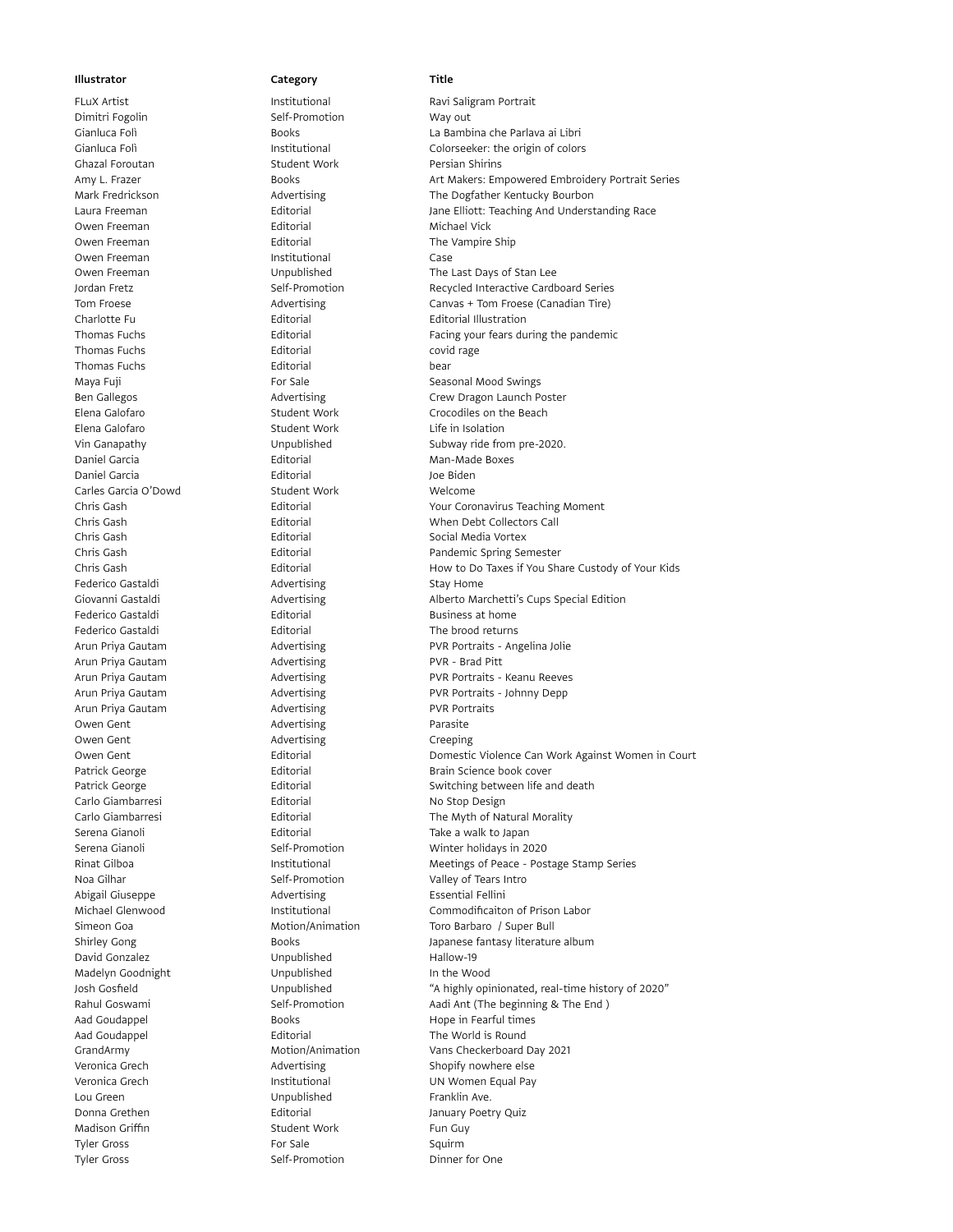## Tyler Gross Self-Promotion Exposed Joey Guidone **Editorial** Editorial **Peaceful Garden** Joey Guidone **Editorial** Editorial Supporting Italy Shreya Gupta **Editorial** Editorial The Forever War Shreya Gupta **Editorial** Editorial Communications and Mildest Dreams Shreya Gupta **Motion/Animation** NEW Jorge Gutierrez **Advertising** Advertising Stay Strong Sam Hadley **Self-Promotion** Self-Promotion Queens Gambit Christy Hale Books Out the Door Christy Hale **Christy Hale** Unpublished Cuban Life Robert Hamilton Self-Promotion Record Player Summer Hao Student Work An Orange Lynn Hatzius **Example 2018** For Sale **Garden Party** Garden Party Yizhou He **Advertising** Advertising TenGuSan Carole Hénaff **Example 20** Unpublished Friendship John Hendrix **Books** Books The Past is Red Gosia Herba **For Sale** For Sale Worries Yuying Herr Student Work Sunk Xoana Herrera **Advertising** Advertising Nike Live Xoana Herrera **Nicholas Editorial** Editorial Nike 5 Facet Jeff Hinchee Books Four Frogs Brad Holland **Advertising Advertising** Koom Posh Ginnie Hsu **Camillace Communism Communism Communism Communism Communism Communism Communism Communism Communism** Ginnie Hsu **Communist Communist Communist Communist Communist Communist Communist Communist Communist Communist Communist Communist Communist Communist Communist Communist Communist Communist Communist Communist Communist** Yuan Huang The Student Work The Student Work Kindred Yujie Huang Student Work Snow White Primary Hughes **Emergent** For Sale **Emergent** Carl Hunley Jr **Carl Hunley Jr** Unpublished Conway

Tyler Gross **Self-Promotion** Home Sweet Home Have Consumed Home Sweet Home Have Guide Apple Sweet Home Sweet Home Home Apple Home Books are Home Books and Apple Home Books Apple Home Sweet Home Books Apple Home Books Apple Books **Ancient Chinese fairy tales** Adam Gustavson **Books** Books **King of the Tightrope** Max Guther Editorial COVID-19 lockdown tool for autistic kids' families Eddie Guy **Advertising** Confederates theatre poster Eddie Guy **Editorial** Editorial The Future Of Kissing Mary Haasdyk **Editorial** Editorial Floating Through a new Reality David Habben Advertising 2020 Onstage Ogden Season Poster David Habben **National Communists** Unpublished The Flowers of Evil Joe Haddad Editorial The Significance of Baking Cookies in Space Sam Hadley **Advertising** Official movie poster for the film Saint Frances Sam Hadley **Advertising** DVD Cover for 'Merry Christmas Mr Lawrence' Andrew Haener **Matter Should You Should You Shave Your Quarantine Beard?** Unpublished Should You Shave Your Quarantine Beard? Olaf Hajek **Dramach Books** Books **Constants Colaf Hajek**'s Veggie Power Manon Hale Student Work U is for "Undertaker" Zach Hale **For Sale** For Sale State Fair of Texas 2020 Poster - Texas Icons Summer Hao Student Work The Dark Psychology of Social Networks Jessica Harkey **A Girl and Her Whale** Unpublished A Girl and Her Whale Yizhou He **Advertising** Portrait of a Young Man Yizhou He **Advertising** Super Species - New City Life in the Future Advertising Xin He Books Books Books Journey of people in Song Dynasty Helen He **For Sale** For Sale Stanford University Scenes John Hendrix **Editorial** Editorial Shelter from the Storm John Hendrix Unpublished Drawing in Church Sketchbook Mar Hernández **Editorial PLANSPONSOR Magazine illustration** Mar Hernández **For Sale Sancal - Mujer Creativa** For Sale Sancal - Mujer Creativa Mar Hernández **Institutional Mailchimp Developers Illustrations** Xoana Herrera **Network Self-Promotion** Riso Club Print Buenos Aires Xoana Herrera Self-Promotion Get it Girl Collective Ollie Hirst **Institutional** Institutional Volunteer Programs Employees Can Get Excited About Mark Hoffmann **Books** Books **"A Is for Apple, Unless . . ."** Brad Holland Unpublished Such Stuff as Dreams Dave Hopkins **Self-Promotion** Self-Promotion We are not amused Erik Hosino **Institutional** Empowered By Purpose Ginnie Hsu **Canadia Exercise Solidago Dream** Unpublished The Solidago Dream Beini Huang **Motion/Animation** Excerpts from a Longer Thing Guanyu Huang Tear of Crimson Pearl Flower Student Work Tear of Crimson Pearl Flower Joost Hulsbosch **For Sale** For Sale sunset by algorithm Jimin Hwang Student Work The story of your life and others IC4 Design Books Books Pierre The Maze Detective 3 Iggdeh Studio Editorial A threat to black lives is a threat to democracy.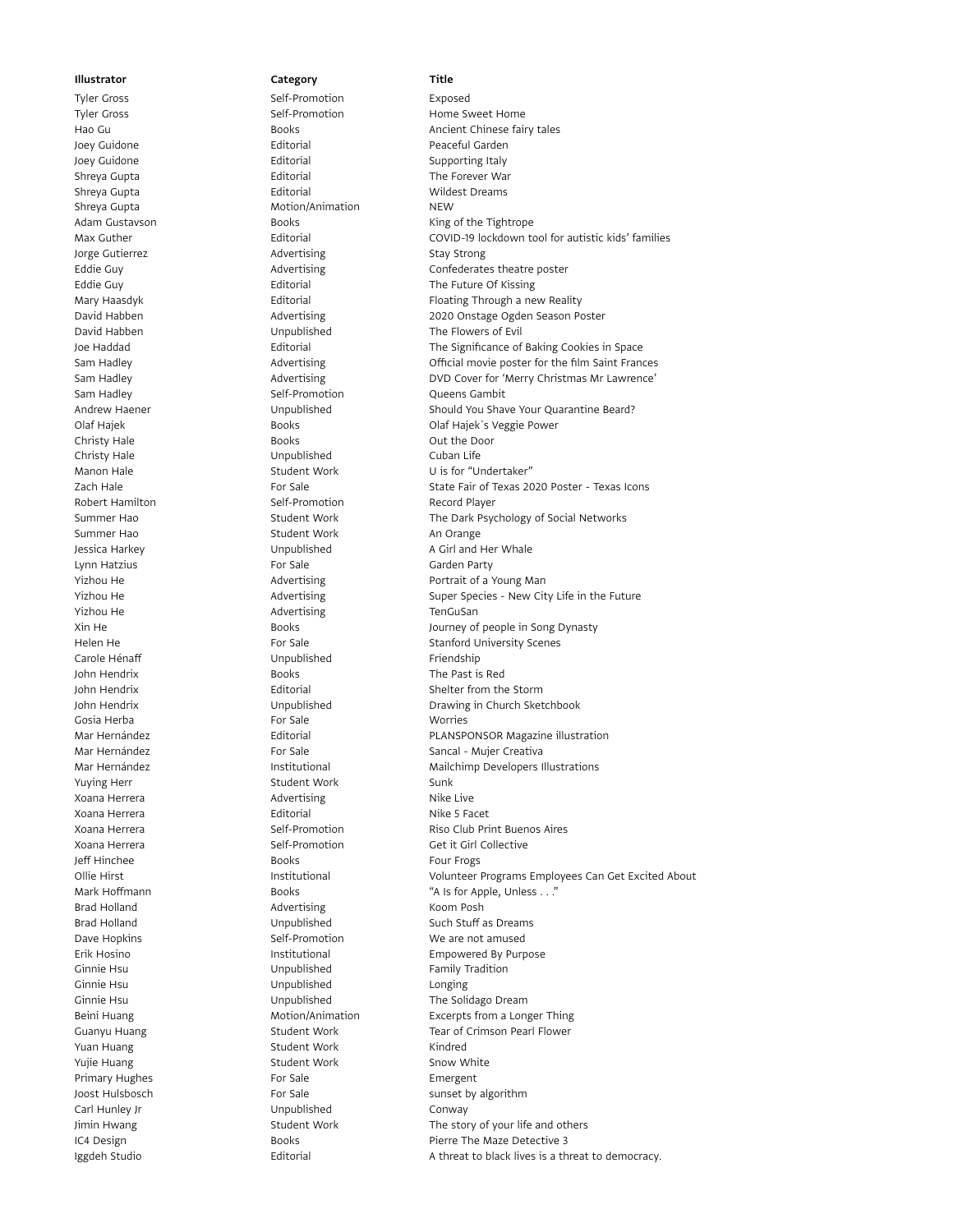Illo Studio **Motion/Animation** I am Iñupiaq Colle McVoy **Self-Promotion** Self-Promotion Twas Twenty Twenty Sergio Ingravalle Self-Promotion First strike Sergio Ingravalle Self-Promotion Sharing Mehvish Iqbal **Self-Promotion** Decorative Letters Sergey Isakov **National Unpublished** Tropical utopia Maya Ish-Shalom Editorial Creative Block Alexander Jackson **For Sale** For Sale Samuel I Jackson Tom Jellett **Editorial** Editorial Depp and Heard Tom Jellett **Editorial** Editorial Zoom Trio Tim Jessell Institutional America the Beautiful Ailun Jiang Unpublished RAN Kiran Joan **Student Work** Student Work Bloom Melissa Lee Johnson **Advertising** Smorgasbord Poster Ryan Johnson **Books** Books Tales of the Rails Ryan Johnson **Editorial** Editorial California Decides Ryan Johnson Editorial Winner's Mindset Luisa Jung **Editorial** Editorial Philanthropy John Kachik Unpublished Buddy Holly Matthew Kam **Student Work** Op Ed Illustration Hae Jin Kang **Student Work** Painting People Ariella Kaniel Unpublished Cello Terri Fry Kasuba **For Sale** For Sale **Boss Dogs Puzzle** Boss Dogs Puzzle Takuya Kawaguchi **Self-Promotion** Self-Promotion Ghost ecology Takuya Kawaguchi **Self-Promotion** Self-Promotion Everyday Caitlin Keegan **Cancell** Unpublished Artist Portrait Series Julia Kerschbaumer Unpublished Empathy in Education Maryam Khaleghiyazdi **Motion/Animation** Morphing Shadow Kendrick Kidd **National Unpublished** Thrasher Portraits Monet Kifner **Self-Promotion** Self-Promotion Angela Davis Bo Kim Self-Promotion characters Hokyoung Kim **Editorial** Editorial Bored Games Hokyoung Kim **Editorial** Editorial Autism behind bars Hyesoo Kim Student Work A Comet's Tale James Kimak **For Sale** For Sale **Into the Tunnel** Edward Kinsella Books Un-Dead Edward Kinsella **For Sale** For Sale Knell

Iggdeh Studio Unpublished Toppling domino effect Iggdeh Studio Unpublished Squeezing money out of COVID-19 Unpublished Dialogue with myself Krzysztof Iwanski **Krzysztof Iwanski** Advertising Kill It And Leave This Town Michael Iver Jacobsen Editorial Faux Show: Inside the world of Art Forgery Zac Jacobson **Advertising Mama Tried Motorcycle Show** - Brazil Elisa Jaramillo Student Work Jerry Paper - Toon Time Raw! Elisa Jaramillo **Student Work** From There to Here and Now Elisa Jaramillo Student Work The Tale of the Bamboo Cutter Suzanne Jennerich **Advertising** Advertising Royal Hawaiian Center Vacant Window Graphic Tim Jessell **Advertising** Big Dog Family Snow Angels Tim Jessell **Advertising** Marshall Radio Telemetry Mural Ziwei Jin Student Work The Adventures of Vivi and Toto jialiang jing Student Work The Adventures of Sherri in the Adventures of Sherri Melissa Lee Johnson **Advertising** Captain Pabst's Seabird Steamship Melissa Lee Johnson **Advertising** Deconstructed Lox Bagel Melissa Lee Johnson Books Little People BIG DREAMS Stevie Wonder Ryan Johnson **Editorial** Editorial Planning Portland's Future Post Covid Cathy Ann Johnson-Conforto Self-Promotion "Brave Enough See It, Be It. Amanda Gorman"<br>
Luisa Jung Conforto Editorial Philanthropy Luisa Jung **Editorial** Editorial **Example 2016** Waiting for a New Heart Student Work Dying Of The Light JiYeun Kang **Editorial Mountain Mystery-BackPacker magazine** Editorial Mountain Mystery-BackPacker magazine Igor Karash Unpublished VICTOR: A Soldier's Story Terri Fry Kasuba **Editorial** Editorial New York Times Kids Section Masthead Gary Kelley **For Sale** For Sale **Voices of the Harlem Renaissance** Voices of the Harlem Renaissance Hideki Kessoku **Books** Books Why are people moved by rumors? Don Kilpatrick III **Advertising** Gary Peters Fighter for Michigan Cary Peters Fighter for Michigan Hokyoung Kim Editorial What the Fall&Winter of the Pandemic Will LookLike Hokyoung Kim **Editorial** Editorial TheChildren in the Shadows: NYC's HomelessStudents Jaime Kim **My Little Delicious Days** Unpublished My Little Delicious Days Edward Kinsella **Books** Books **Night of the Living Dead** Daria Kirpach **Advertising The label illustrations for Deschutes Brewery Contains and Advertising The label illustrations for Deschutes Brewery**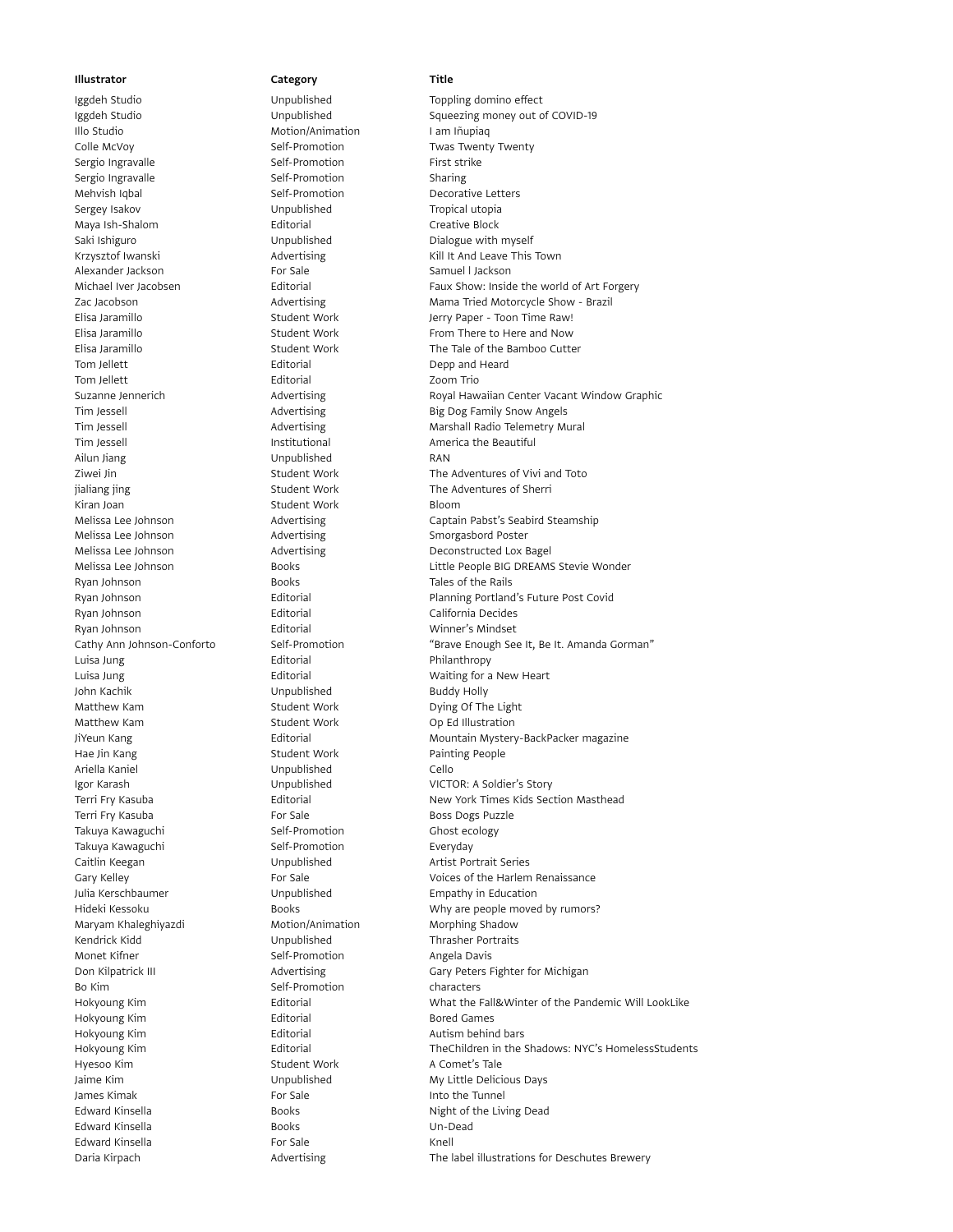Shahar Kober Self-Promotion It's raining Maria Kofman **Editorial** Editorial Corona-Island Anna Kolysheva **Student Work** Tennis Court Jasmina Kosanović Unpublished Night on Earth Martyna Kostrzycka **Martyna Kostrzycka** Advertising Chiazdo Zła Przemek Kotynski **Books** Books Babies à la Carte Przemek Kotynski **Institutional** Dandelion Lehel Kovacs Unpublished Cats of Greece Paulina Kozicka **Institutional** Institutional The Legends Jon Krause **Advertising** Catching ZZZ's Jon Krause **Advertising** Advertising Abs of Steel Jon Krause **Editorial** Editorial Systemic Change Jon Krause **Editorial** Editorial The Vesituble Jon Krause **Editorial** Editorial Sermon Jon Krause **Editorial** Editorial Fake News Ori Ks Unpublished Plastic Pollution Nikhil Kulkarni **Advertising** Tata Tea - Diwali Nikhil Kulkarni **Advertising** PVR Calendar Anita Kunz Editorial Class of 2020 Rory Kurtz **Advertising** Parasite Parthena Kyriakides **Advertising** Ash London Ladd **London Ladd** Unpublished The Weary Blues London Ladd **Contract Contract Contract Contract Contract Contract Contract Contract Contract Contract Contract Contract Contract Contract Contract Contract Contract Contract Contract Contract Contract Contract Contract Co** Wan-Sian Lai **Man-Sian Lai** Advertising Comfort Jazz Sang Lam Student Work May Back Home Lina Lark **Advertising** Communications and Advertising MacMunical Advertising MacMunical Advertising Communications and MacMunical Advertising Communications and MacMunical Advertising Communications and MacMunications and Carly Larsson **Student Work** After the Storm Romain Lasser **Cancer** Unpublished Breast Cancer Mikyung Lee **Editorial** Editorial Spiritual care Yu Bin Lee Student Work Peladophobia

Tsutomu Kitazawa Unpublished The-Sacred-City-by-the-Falls Tsutomu Kitazawa Unpublished The-day-of-MobyDick Pierre Kleinhouse **Advertising** Package illustrations for Omega Yeast<br>
Advertising Package illustrations for Omega Yeast<br>
Advertising Package illustrations for Omega Yeast Advertising Win From Home Chris Koehler Editorial "Banned, But Not Broken" Chris Koehler **The Unpublished** the atlas to your memories Ben Konkol Self-Promotion Meed Killer Wreaking Havoc Ben Konkol **Brandford** Unpublished My Father Once Told Me Bartosz Kosowski **Advertising** Himilsbach Festiwal Bartosz Kosowski **Institutional** Chewie and Porgs Paulina Kozicka **Advertising** KOFIKADA / coffee roastery / packagings Jon Krause **Editorial** Editorial The Sleep Challenge Jenny Kroik Editorial Anja at Bal Harbour with Ghost Orchid Jenny Kroik **For Sale** For Sale Blue Lizard in MoMA Agata Krolak **For Sale** For Sale Waterfall of tears Manca Krošelj **Manca Krošelj** Unpublished Procrastination series Autumn Kulaga Unpublished Chronic Inflammation Rhinosinusitis Editorial Nikhil Kulkarni Advertising HP - Windows of Hope Advertising Tata Tea - Diwali Nikhil Kulkarni **Advertising** HP - Windows of Hope Nikhil Kulkarni **Motion/Animation** Tata Tea - Kanjeevaram Saree Anita Kunz **Self-Promotion** Self-Promotion Self promotional collage for upcoming book project Alex Kupczyk **Student Work** The Tell-Tale Heart Alex Kupczyk **Student Work** Another Rainy Night Victor Kurc **Motion/Animation** A Facetime Farewell Valentyna Kuzmyk **Student Work** Follow the White Whale! Blake Lagneaux Self-Promotion 2021 BBRightside Calendar Conor Langton **Self-Promotion** Self-Promotion A series of Musician Portraits Romain Lasser **Editorial** Editorial Montreal Gentrification Nagy Laszlo **Advertising** Screen printed gig posters for collectors and the Advertising Raz Latif **Editorial** Editorial Stop Trying to Be Productive Raz Latif **Editorial** Editorial Tony Thurmond: Class Act Chrissy Lau For Sale Year of the Ox 2021 Lunar New Year Zodiac stamps Krystal Lauk **National Lauk Communist Communist Unpublished** My Mothers Back Krystal Lauk **National Communists** Unpublished The Orange Sky Day Bernard Lee **The Healing Pond** Unpublished The Healing Pond Mikyung Lee **Night Constructs** Unpublished **Constructs** Overflowing Moment SJ Lee **Motion/Animation** Metrolinx: Saftey Never Stops Vic Lee **Books** Books The Corona Diary 2020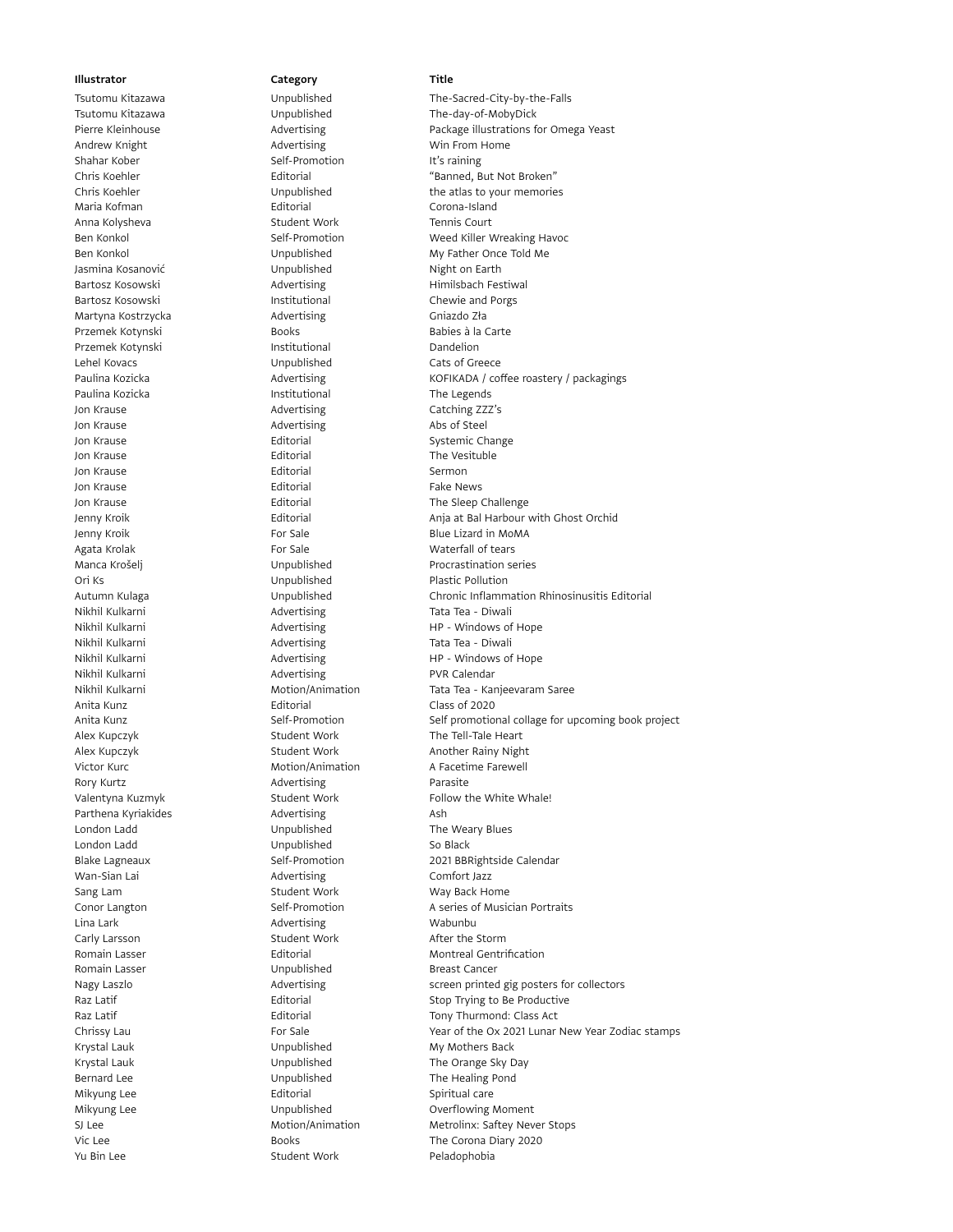Tao Leng Student Work Asia Myth Lucas León **Advertising** What are we? Martín León Barreto **Martín León Brain excercise** Dorothy Leung **Editorial** Editorial Volition Nick Levesque **Editorial** Editorial Virus Chad Lewis Unpublished Young King Arthur Hannah Li Unpublished A-Mo Jing Li **Advertising** Hua Mulan Jing Li For Sale Un Giorno Min Li **Editorial** Big love Summer Li Motion/Animation Memory Lia Liao Student Work A Lie Lia Liao **Student Work** Freeze Lia Liao Student Work Student Work Start The Fire Lia Liao Student Work Facebox Chieh-Chih Liao Student Work Road Trip Natee Likitsuwankool **Advertising** Matee Likitsuwankool Advertising Daren Lin Self-Promotion Peace and Love Daren Lin North Self-Promotion New York: Promotion Police Violence Jessie Lin **Student Work** Reality Leo Lin **Advertising** Change Tolerance Qian Ling Contract Contract Contract Contract Contract Contract Contract Contract Contract Contract Contract Contract Contract Contract Contract Contract Contract Contract Contract Contract Contract Contract Contract Contr Qian Ling **Student Work** The Red Dress eve liu Unpublished kahki Jane Liu **Advertising** Transforming Jane Liu Self-Promotion Exploring the Self-Promotion Jia Liu **Self-Promotion** Self-Promotion Flower Girls Jiatong Liu **Student Work** Blue Things Xiaoying Liu **Cats'** Stories **Cats'** Stories Yadi Liu **Caracterista Compublished** Dream Land Enzo Lo Re **Motion/Animation** Balla la testa Nathanael Loden Student Work Mings of Hope Brian Lutz Unpublished Look Up

Yu Bin Lee Student Work Love an Egyptian Prince and a Japanese Princess Aaron Leech Unpublished The Waiting Room Yann Legendre **Advertising** The 16th French Market in Chicago **The 16th French Market** in Chicago Yann Legendre **Advertising** Heldon, Live in London (record Jacket) and Dental Advertising Yann Legendre **Editorial** Editorial Horses Mutilations in France Yann Legendre **Editorial** Editorial Portrait series for Le Monde Justina Leisyte **Advertising** Fremont Bank Brand Illustrations **Advertising** Fremont Bank Brand Illustrations Shannon Levin **Institutional** Institutional MFA IVC Publication Han Li **Self-Promotion** Lovely old street in my memory Jiayue Li Editorial Has Self-Awareness Gone Too Far in Fiction? Yijun Li Student Work The princess and the pear Yining Li **Example 20** Unpublished Blooming snow mountain Yining Li<br>Student Work Numbness to Nature Enan Liang **Advertising** CianDaoHu Fish and Bread Lia Liao Editorial Image-Makers and the Climate Crisis Martina Liebig **Example 20** Hooks Flo, der Flummi und das Schnack Laura Liedo **Editorial** Editorial Spread cheer, but nothing else Laura Liedo **Editorial Editorial PMDD Almost Ruined My Life** Daniel Liévano Editorial The New Yorker - National Book Awards Institutional Radio Ambulante - NPR<br>Advertising Human Clock Kim Lin Student Work To My Younger Self Leo Lin **For Sale** For Sale **For Sale** postage stamp of Chinese New Year Yu-Cheng Lin Student Work Sport Stage in Taiwan Jane Liu Advertising 2020-The year of the rat Jane Liu and a state of the More of Advertising The world of coffee Xiaoying Liu **Seasons in the Mountain** Books **Seasons in the Mountain** Xiaoying Liu **Books** Books Nine stories of cats Xinmei Liu Student Work Model Citizen Guidelines Yihan Liu Student Work Student Work SAD Monsters Excerpt Yu Liu Self-Promotion Limited Ability Company Zhanrui Liu Unpublished What Future Holds For Us Yulong Lli Self-Promotion Food Word of Shanghainese Lole Books Lá Dentro Tem Coisa Nien-Ken Alec Lu Editorial The Coronavirus is Changing How We Work Nien-Ken Alec Lu **Inpublished** Pandemic Inequality Jason Lyon **Editorial** Editorial Weathering the Storm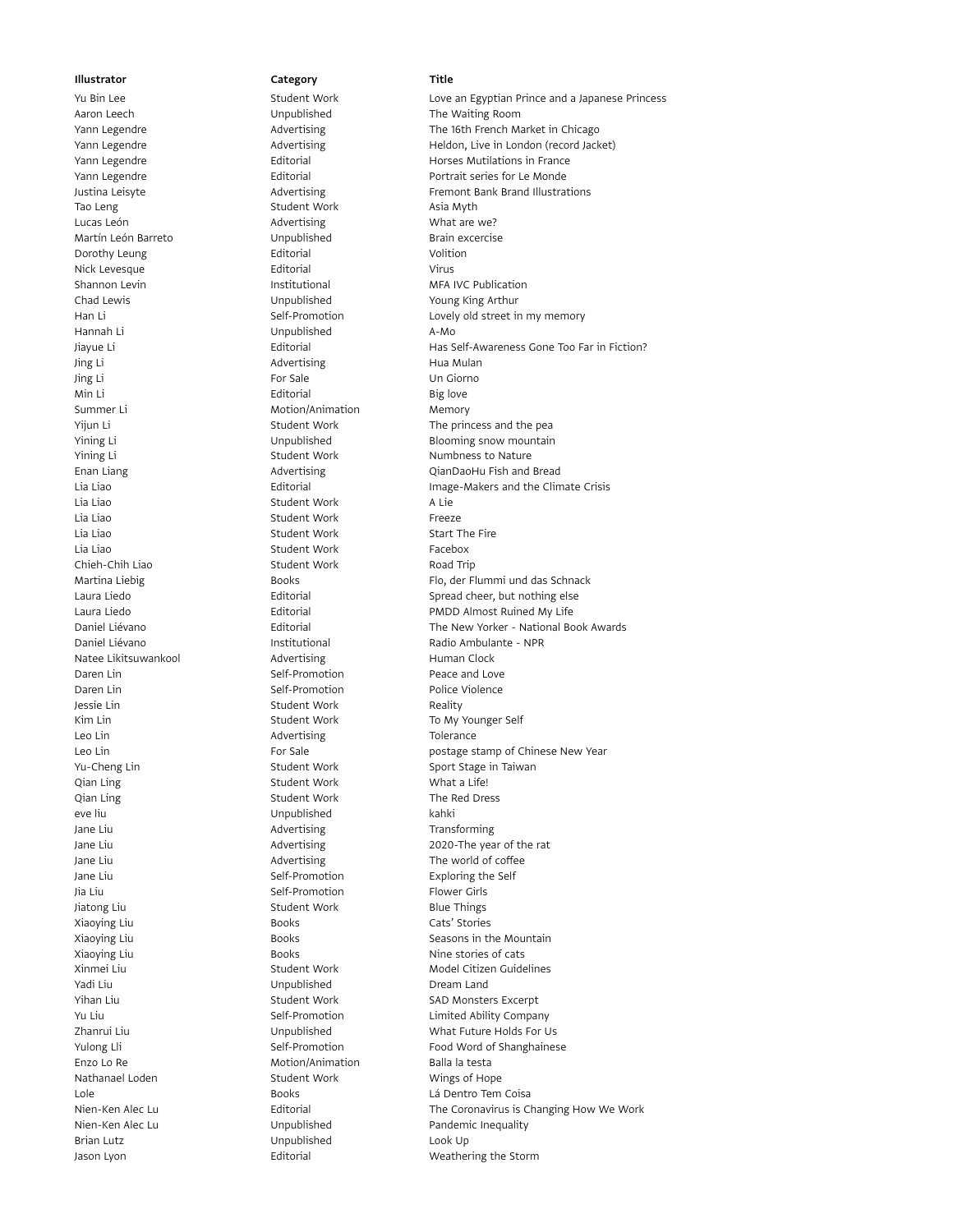Fangyu Ma **Student Work** Tiger Ross MacDonald **Editorial** Editorial **Editorial** Old News Marysia Machulska **For Sale** For Sale Let's play! Noah MacMillan Unpublished Doomscroll Noah MacMillan Unpublished Vaccinate! Weitong Mai **Advertising** Big Cat Greg Manchess **Advertising** The Irishman Qiuxin Mao **Books** Books **Parade in the Sky** Michele Marconi **Editorial** Editorial How Safe Is Flying? Ellen Marello **Self-Promotion** Self-Promotion Doyers Street Rodrigo Marin North Student Work "Mar3ly Vib3s" Maria Marinelli Unpublished Muda Marcus Marritt **Advertising** Marcus Marcus Marritt Advertising UEFA L'Expo 2020 Miriam Martincic **National Miriam Martincic** Unpublished Having It All Miriam Martincic **Miriam Making It Easier** Unpublished Making It Easier Voll Mathiassen **Advertising** State of Respect Aidan McBride **Student Work** Culture of Violence Emily McCosh Student Work Adventure Scott McKowen **Advertising** Cyrano de Bergerac Scott McKowen **Advertising** A Christmas Carol Scott McKowen **Advertising** Our Country's Good Margaux Medwin Student Work Sunset Self-Portrait Robert Meganck Self-Promotion See What I Hear Ryan Meis **Self-Promotion** Stout Holiday Cards Eugenia Mello **Advertising** Cur Rhythms Eugenia Mello **Books** Books **Moving** Derick Mendoza **Advertising** Esri Playing Cards Alé Mercado **Books** Books Broadsheet Cover Zach Meyer **Editorial** Editorial **Legacy Illustration** Stacy Milrany **Example 20** For Sale Cat Hair Ana Miminoshvili Self-Promotion Blooming Eyes Sarah Mirisola **Student Work** Frog on a Train Ojasvi Mohanty **Advertising** The Legacy Project Lorena Mondragón **Books** Books Jane Sin Prejuicio Miguel Montaner **Institutional** Institutional Is my child a bully? David Moore Self-Promotion Nighthawks Amalia Mora **Advertising** Advertising The life of wheat Garrett Morlan **Michael Kiwanuka** Unpublished Michael Kiwanuka Pierre Mornet **Editorial** Editorial PURE MAGIE Betsy Morrison **For Sale** For Sale The GOAT

Yanlin Ma Unpublished Parallel Universe

Dermot Mac Cormack Unpublished Uncle Jack fights with Puncher Weitong Mai **Advertising** Kiehl's Lunar New Year 2021 Kim Malek **For Sale** For Sale **For Sale** Peacock Chinoiserie with Oranges Holly Malone **Self-Promotion** Bonfire Red Typography Study – Minimal Grain Bonfire Red Typography Study – Minimal Grain Emily Maryniak **Advertising** Communication Maryniak Advertising Communication Maryniak Catalina Matamoros **Motion/Animation** Facultad de Creación Nicholas Matej **Advertising** Bicycle Aviary Playing Cards Lorenzo Matteucci **Editorial** Editorial Finding Hope in dark times Joe McDermott Advertising 32oz Flyover Brewing Crowler Can Design Scott McKowen **Advertising** Advertising Natasha, Pierre & the Great Comet of 1812 Eugenia Mello **Advertising** Tree of Life - Women Dance Circle Eugenia Mello **Institutional** Community building Eugenia Mello **Self-Promotion** Self-Promotion Looking Forward. A new Day. Kate Meyrick **Student Work** Student Work The Bloody Chamber Ilya Milstein Editorial Happiness in Hard Times Nicholas Miner Advertising Merry Christmas From John Turner & Jerry Fischer Lori Mitchell Unpublished People are Not Dots (500 People) Lorena Mondragón Editorial From Family Separation to Remote Learning Andrea Mongia **Editorial** Editorial How does your hobby make you better at your career Miguel Monkc **Advertising** 1st Online Festival of Boleros 1st Online Advertising Miguel Montaner Self-Promotion Consubtlety and persuasion. Cindy Montero **Advertising** Advertising **Amanita Hot Sauces** Daniele Morganti Editorial Brillo Magazine Cover - December 2020 Daniele Morganti Editorial The Covent Gardener Magazine - Winter 20/21 Garrett Morlan **Advertising** The Avett Brothers - Home Tour 2020 Poster Garrett Morlan **National Communist Constructs** Unpublished Ruth Bader Ginsburg Frank Morrison **Advertising** Ampilfy Black Voices Frank Morrison **Advertising** Urban League / #Reclaimyourvote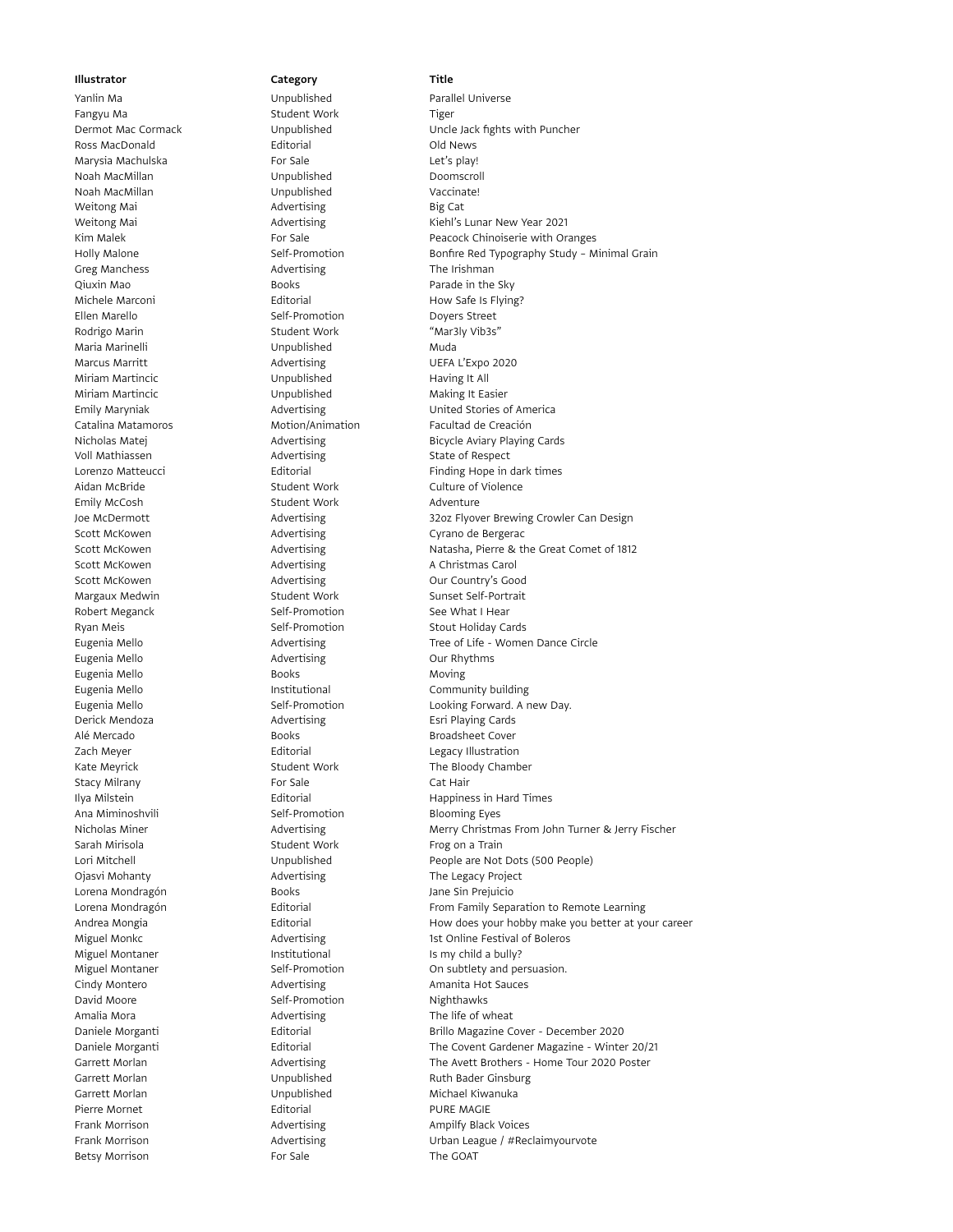Mira Moscatel-Gauthier **Advertising** Lion Bleu<br>
11 Mira Moscatel-Gauthier **Advertising** Lion Brochure 20/21 Mira Moscatel-Gauthier **Institutional** Felipe Munhoz **Advertising** Toilet Books Il Sung Na **Advertising** Tails and Tales Il Sung Na **Books** My Tree Alex Nabaum **Institutional** Institutional Social Fabric Vini Naso For Sale The Masks We Wear' Vini Naso **For Sale** For Sale Kodama Series Kadir Nelson **Advertising** Blackish Tea Kadir Nelson **Editorial** Editorial Say Their Names Kadir Nelson **Editorial** Editorial American Uprising Kadir Nelson **Editorial** Editorial **Editorial** Distant Summer<br>
Editorial Distant Summer Kadir Personnial Calibraties Kadir Nelson **Editorial** Editorial The Centennial Kadir Nelson **Editorial** Editorial Sweet Liberty Kadir Nelson **Institutional** After the Storm Kadir Nelson **Institutional** Cown the Line Victo Ngai **National Advertising** The Empress Victo Ngai **For Sale** For Sale Fire Bird Tran Nguyen **Books** Books **Six Crimson Cranes** Tran Nguyen **Books** Books **You Must Not Miss** Tran Nguyen **Books** Books **Kushiel's Avatar** Tran Nguyen **For Sale** For Sale **Bubblegum Girl** Bubblegum Girl Tran Nguyen **Tran Nguyen** Self-Promotion The Mauve Girl Jillian Nickell Self-Promotion Radish Sprite Beibei Nie Books Books Is death the answer? Christopher Nielsen Books Books Just one Bee Simone Noronha Unpublished The Embrace Frank Norton **Advertising** Characters Advertising Characters Advertising Characters Advertising Characters Advertising Characters Advertising Characters Advertising Characters Advertising Characters Advertising Characters Frank Norton **Call Advertising** Crust Fall Beer Label Josie Norton **Self-Promotion** Self-Promotion American Proverbs Jacqui Oakley **Advertising** StableFeed Tim O'Brien Editorial Ellen Sirleaf Johnson Tim O'Brien **The Plague Election** Editorial The Plague Election Tim O'Brien **Editorial** Editorial Round Two Tim O'Brien **Editorial** Editorial Day One Colleen O'Hara **Narcissist** Unpublished The Narcissist Paula Oliosi **Books** Books **Kairu**, the dreamer. Cat O'Neil Editorial United We Read Cat O'Neil **Cat O'Neil** Editorial **Editorial** Rape Kits Cat O'Neil Editorial VOTE Mao Orsini **Institutional** Institutional Making a New Reality Seyi Owolawi **Motion/Animation** 2020 in Doodles Dan Page **Editorial** Editorial Airline Stocks Dan Page **Institutional** Seismic Shocks Jimmy Pan **Student Work** Knives Out Poster Art Jimmy Pan Student Work untitled Jimmy Pan Student Work Self portrait Jimmy Pan **Student Work** Midnight Collectors

# Mira Moscatel-Gauthier Manuel Advertising Season 20/21

# Matt Murphy **Advertising** Be Independent. Not alone Marina Muun **Editorial** Editorial Growing old with autism Alex Nabaum Editorial A Great Deal for Ranchers and Park Lovers Nas Nashid **Nashid** For Sale Mask Up ~ George Washington Joan Negrescolor **Institutional** Institutional Brand Launch Illustrations Kadir Nelson **Editorial** Editorial Cast Journey Into Slavery Eli Neugeboren Advertising Trophy Hunting: Travel Team Collection Lookbook Victo Ngai **Advertising** The World under One Moon Nicto Ngai Alexandru Nimurad Unpublished Moon Tarot - Major Arcanas Simone Noronha Editorial The Science of Shame Simone Noronha **Editorial** Editorial When Fashion Met Face Masks Jhonny Núñez Motion/Animation illustrator on the iPad - Commercial Avalon Nuovo Self-Promotion Welcome to Amsterdam-on-sea Donough O'Malley **Advertising** Brasseurs Avant Garde Seasonal Series Cat O'Neil **Cat O'Neil** Editorial **Chronicles Of A Plague** Cat O'Neil **Editorial** Editorial Stress in the Pandemic Cat O'Neil Editorial The 1918 Flu Pandemic Istvan Orosz **Advertising** The Last Spark of Communism Charlie Padgett Unpublished The Genetics of Personality Jimmy Pan Student Work The Amazon was Sick. Now it's Sicker.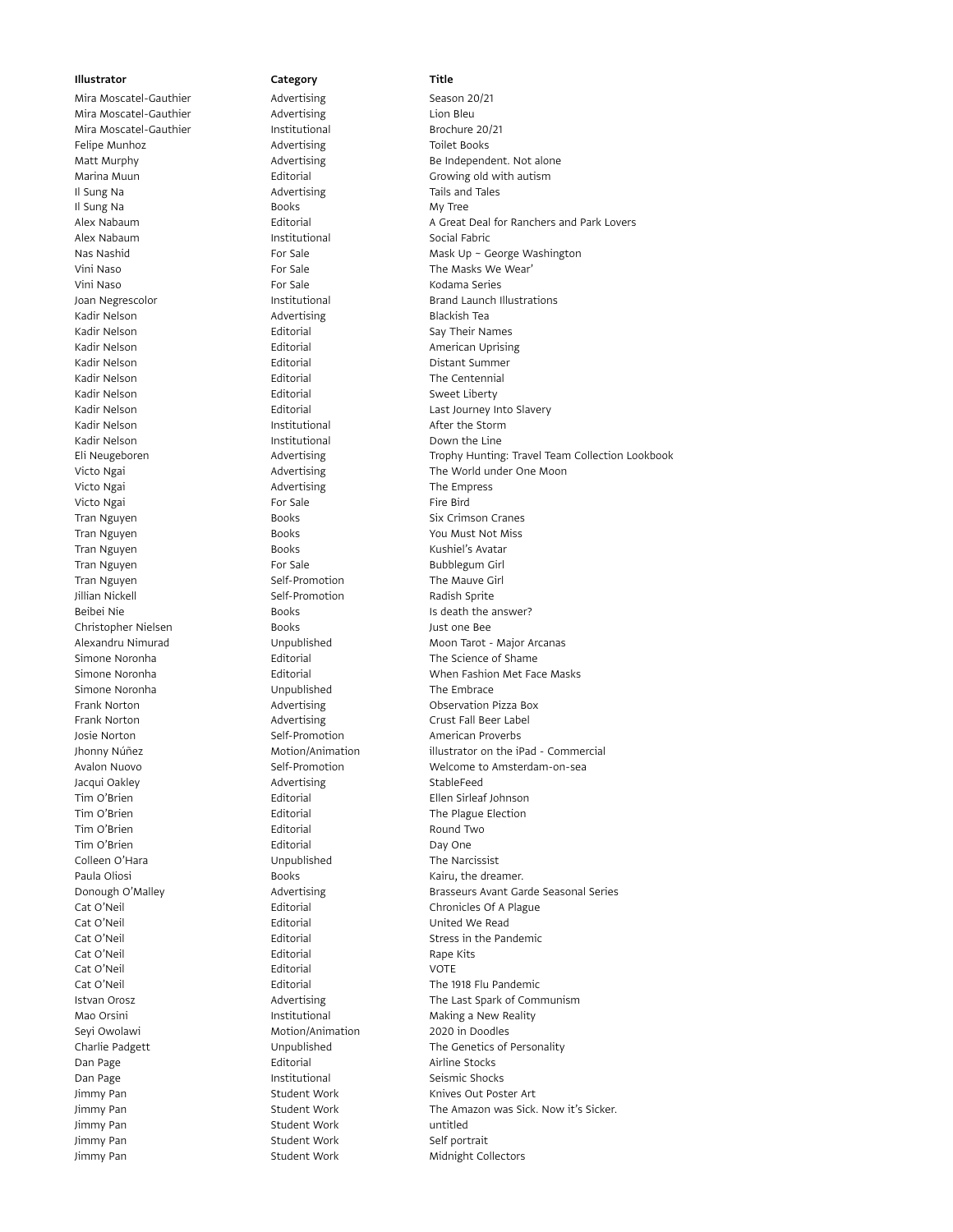Anupriya Pandey Student Work Creatitude Arjun Parikh Student Work The Threat Chris Park **Self-Promotion** Connection Grace Park **Student Work Crace Park Student Work** Kyoto Four Seasons Grace Park **Chuseok Nostalgia** Student Work Chuseok Nostalgia Grace Park Student Work Op-Ed Illustrations Grace Park **Student Work** Student Work Silk Road Wonders John Parra Books Letters From Cuba John Parra **Books** Books The Power of Her Pen Maarten Peeters **Self-Promotion** Self-Promotion Migraine Maarten Peeters **Self-Promotion** Self-Promotion Peke Peke **Self-Promotion** Coffee Scene of Animals Ryan Peltier **Editorial** Editorial The Long Way Around David Perrin Editorial Invest / Divest Jorrien Peterson Books Seek & Find Biomes<br>
Bryan Peterson Unpublished Country Legends Po Bryan Peterson Unpublished Country Legends Posters Anthony Petrie **For Sale** For Sale Frankensteined My Tien Pham Unpublished Words to live by Nhi Pham Student Work Dude. Dude! Duuuuude... Peter Phobia **Self-Promotion** Balance And Kickflips Maria Picassó i Piquer **Editorial** Editorial Sunday profile Brad Pickard **Advertising** Clobal Pandemic Celsius Pictor Books El regreso del Hircocervo Laurent Pinabel **Advertising** Carantie Prolongée Laurent Pinabel **Books** Books La langue au chat Laurent Pinabel **I am ok Editorial** I am ok Laurent Pinabel Self-Promotion Bulky Andrea Pippins **For Sale** For Sale Kwanzaa Agustin Pizarro Maire Unpublished Tarot del Tango 2020 David Plunkert **Editorial** Editorial Red Meat David Plunkert **Editorial** Editorial Sojourners Wolf Egle Plytnikaite **Self-Promotion** Self-Promotion I Can't Breathe Patrycja Podkościelny **Matrycja Polityka Advertising** "Stalker" Poster David Pohl **David Pohl** Unpublished Horace Pippin Maciek Polak **Advertising** Advertising Eden Garden Maciek Polak **For Sale** For Sale Gold Digger Natasha Polozenko **For Sale** For Sale Girls Girls Girls Girls Girls Girls Girls Girls Girls Girls Girls Girls Girls Girls Girls Girls Girls Girls Girls Girls Girls Girls Girls Girls Girls Girls Girls Girls Girls Girls Girl Pavel Popov **For Sale** For Sale The Master Potter Francesco Poroli **Advertising** NOT social distancing Andy Potts **Institutional** Institutional The Future Of Work Mathieu Potvin **Advertising** Ghost in the Shell Michael Powell **Self-Promotion** Self-Promotion New Year Card Tim Praetzel **Motion/Animation** Safe Six Stephen Procopio **For Sale** For Sale Children - Behold Cards Sonia Pulido **Advertising** Sancal Calendar 2021 Sonia Pulido Editorial Poetry Sonia Pulido **Errico Estado Estado Estado Unpublished** 

Shauna Lynn Panczyszyn **Advertising** Adobe MAX Demo Illustrator **Category** Category Title

Unpublished Reinterpretation Sardinian Folk Costumes Grace Park **Student Work** Visual Journalism: Subway in Seoul Grace Park **Student Work** History of Fashion in Paris **Grace Park** Maarten Peeters **Editorial** Editorial The silent power of introverts Dani Pendergast Editorial Confessions of a 40-Year-Old Grandma Dani Pendergast Editorial You're an Angry Black Woman? Own It. Enzo Pérès-Labourdette Books Melody and the island of songs Enzo Pérès-Labourdette Institutional The joy of reading out loud Tommy Perez This editorial This editorial the system of the set of the Former Smokers, Read This!" Mark Pernice **Editorial** Editorial Should Surfing Be Allowed During the Pandemic? Mark Pernice **Editorial** Editorial Jacobin #39 Cover / Failure Is an Option Ken Peters **Editorial Frederick Douglass Montage** Communist Prederick Douglass Montage Eric Petersen Editorial Les Ports Francs de Genève Cindy Pickup **Pun Names:** Leave a Message Łukasz Piskorek Books About the formation of Poles David Plunkert **Advertising** Advertising I love Everything double-album vinyl packaging David Plunkert Books Artificial Life After Frankenstein Egle Plytnikaite Editorial The Five Most Pressing Science Priorities Patrycja Podkościelny **Advertising** Patrycja Podkościelny for MEDICINE Francesco Poroli **Institutional** Institutional 160th Campari anniversary Natalie Pudalov Unpublished The more we get together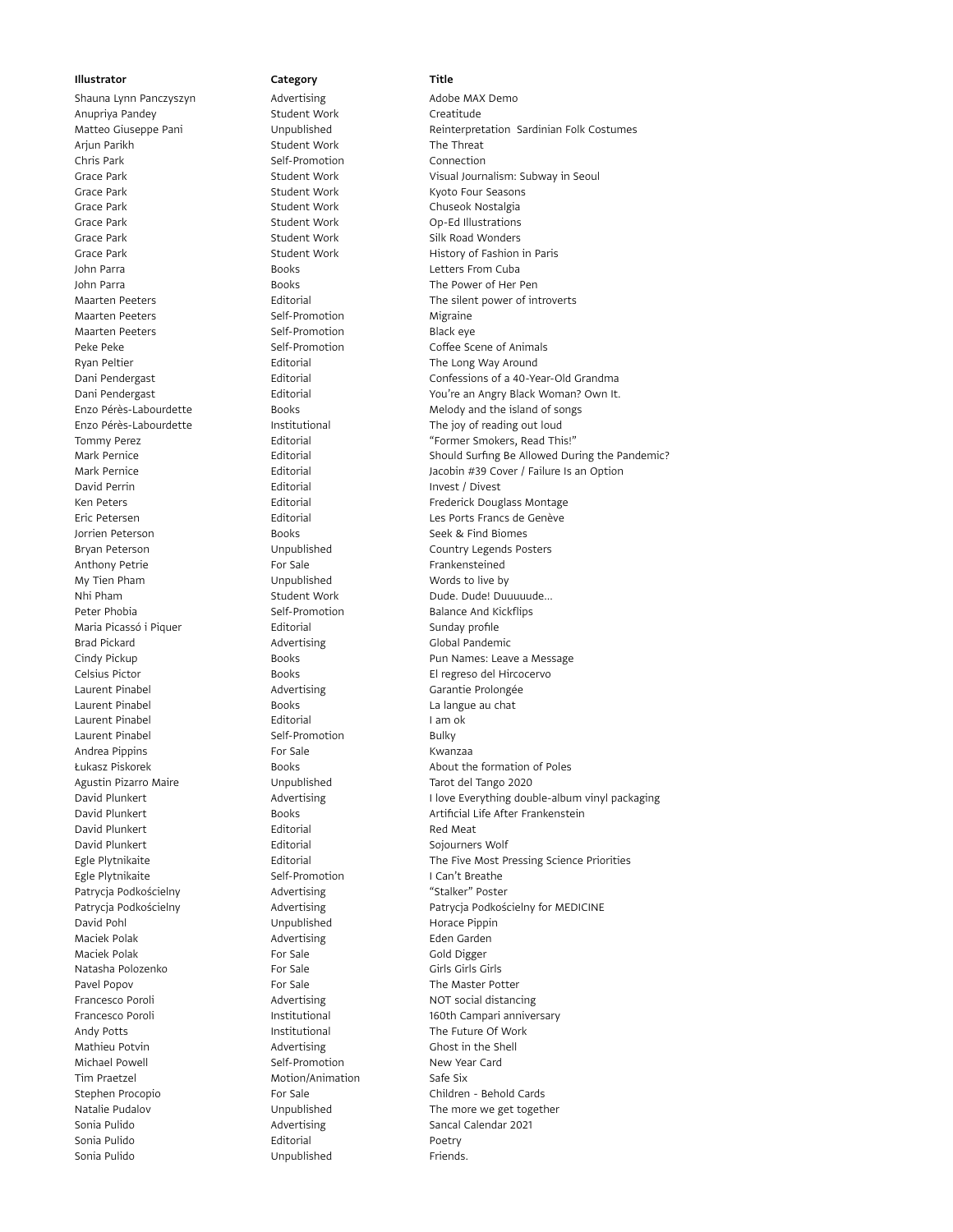RJ Raines **Advertising** Greenman Golf RJ Raines Fatinha Ramos **Exercise Solution Contract Contract Contract Contract Contract Contract Contract Contract Contract Contract Contract Contract Contract Contract Contract Contract Contract Contract Contract Contract Contract** Fatinha Ramos **Editorial** Editorial Suicide Fatinha Ramos Editorial SARS power abuse Fatinha Ramos **Editorial** Editorial Seeking Hope Fatinha Ramos **Editorial** Editorial Standstill Dominique Ramsey **Communished** Black Lives Matter Liliya Rattari Unpublished Closer Than Ever Red Nose Studio **Editorial** Editorial Due Diligence Red Nose Studio **For Sale** For Sale **Displacement** Doc Reed Contract Communished A Tale of Two Flags Xin Ren **Advertising** The Gaarden **Advertising** The Gaarden Billy Renkl **Books** Books **When You Breathe** Michael Riley Motion/Animation Birds of Prey Irene Rinaldi Editorial Zodiac Series Charlie Robinson **Books** Books **Ouch** Tony Rodriguez **Books** Books **Elvis in Graceland** Paul Rogers **Contract Editorial** Contract Contract According Manual According Paul According Paul According Paul According Paul According Paul According Paul According Paul According Paul According Paul According Paul Acco Emilio Rolandi For Sale Zarathustra Emilio Rolandi **Self-Promotion** Self-Promotion Japanology Carlos J Roldán **Carlos I Roldán Carlos Carlos I Novembre** Carlos J Roldán Carlos Carlos Carlos Carlos Carlos C Laura Salafia **Subset Claudette Colvin** Student Work Claudette Colvin Laura Salafia **Summan Accord Student Work** Birds of India Ricardo Salamanca **Advertising** Advertising Not Stoned Pets Kaleena Sales **Example 3** Unpublished Blue Light Leonardo Santamaria **Editorial** Editorial Dancer in the Dark Stephan Schmitz **Editorial** Editorial A Way Out Stephan Schmitz **Editorial** Editorial Toxic Relationships Luke Schroeder Self-Promotion HXP cards Bob Scott Self-Promotion Diving into Reality

# Sean Quinn **Installer Unpublished** Inktober 2020

## Jason Raish For Sale FIT Black Student Illustrators Award Fatinha Ramos **Editorial** Editorial The tricky treats of pandemic Halloween Fatinha Ramos **Institutional** Institutional Reading Week in Flanders Rohitash Rao **Motion/Animation** Fearless Hand-Painted Music Video Rich Rayburn Self-Promotion Bonfire Red Typography Study – Composite Braeden Raymer **Student Work** What if a Pill Can Change Your Religious Beliefs? Brian Rea **I Still Remember the Girl** Brian Rea Red Nose Studio **Books** Books The Night Soil Salvagers Red Nose Studio **Editorial Creating Corporate Culture** Creating Corporate Culture Scotty Reifsnyder **Advertising** Lancaster Distilleries Spirits Packaging Cotty Reifsnyder Julio Reyes Student Work Blue Marlin World Cup Event Poster Nick Rindo Student Work My Life Peaked at Ten Andres Rivera **Motion/Animation** Brennan Center Brand Video Antonio Rivera **For Sale** For Sale **For Sale** Helmsman Ale House Charlie Robinson **Advertising** Barrel House Z - Stay Classy Erin Robinson Editorial Growing Up With a Father in Prison Jaime Robles **Institutional** A Door for Every Weirdo Marco Goran Romano **For Sale** For Sale Int. Day of Awareness of Food Loss and Waste Varick Rosete **For Sale** For Sale Ruth Bader Ginsburg Keith Ross **Motion/Animation** Tiny Concert Featuring X Erin Ruffino **Example 20** Unpublished Bled The Woods Dry S. L. Rumbarger The Student Work Pecos Bill Tames the Twister Meltem Şahin **For Sale** For Sale **Witches with Luminous Heads** Witches with Luminous Heads D. Saikiran **Communist Communist Communist Communist Communist Communist Communist Communist Communist Communist Communist Communist Communist Communist Communist Communist Communist Communist Communist Communist Communist** Laura Salafia Unpublished Dr. Martin Luther King Jr. Jim Salvati **Books** Books **Atlas Shrugged 16 Illustrations Easton Press NY** Jim Salvati Editorial Rock N and Roll Quarry Full page Illustration Adara Sánchez **Advertising** El Ruido Solar Poster Leonardo Santamaria Editorial Immigration in the Coronavirus Era Leonardo Santamaria **Editorial** Editorial The Alluring Promise of "The Burnt Orange Heresy" Leonardo Santamaria **Editorial** Editorial The Queen's Gambit Eduardo Sarmiento Unpublished I Can't Breathe Illustration Goro Sasaki **Communished** Unpublished The Ordinary Scenes Jonathan Scheele For Sale Ohio State Parks - Salt Fork Lake Illustration Stephan Schmitz **Editorial** Editorial What's your Robot up to when you're not at home? Ellen Schofield Editorial American Geophysical Union: Eos Centennial Issue Rick Sealock Self-Promotion The one hundred million lies of Donald Trump Daphna Sebbane **Advertising** Mystic Tiger Gin Packaging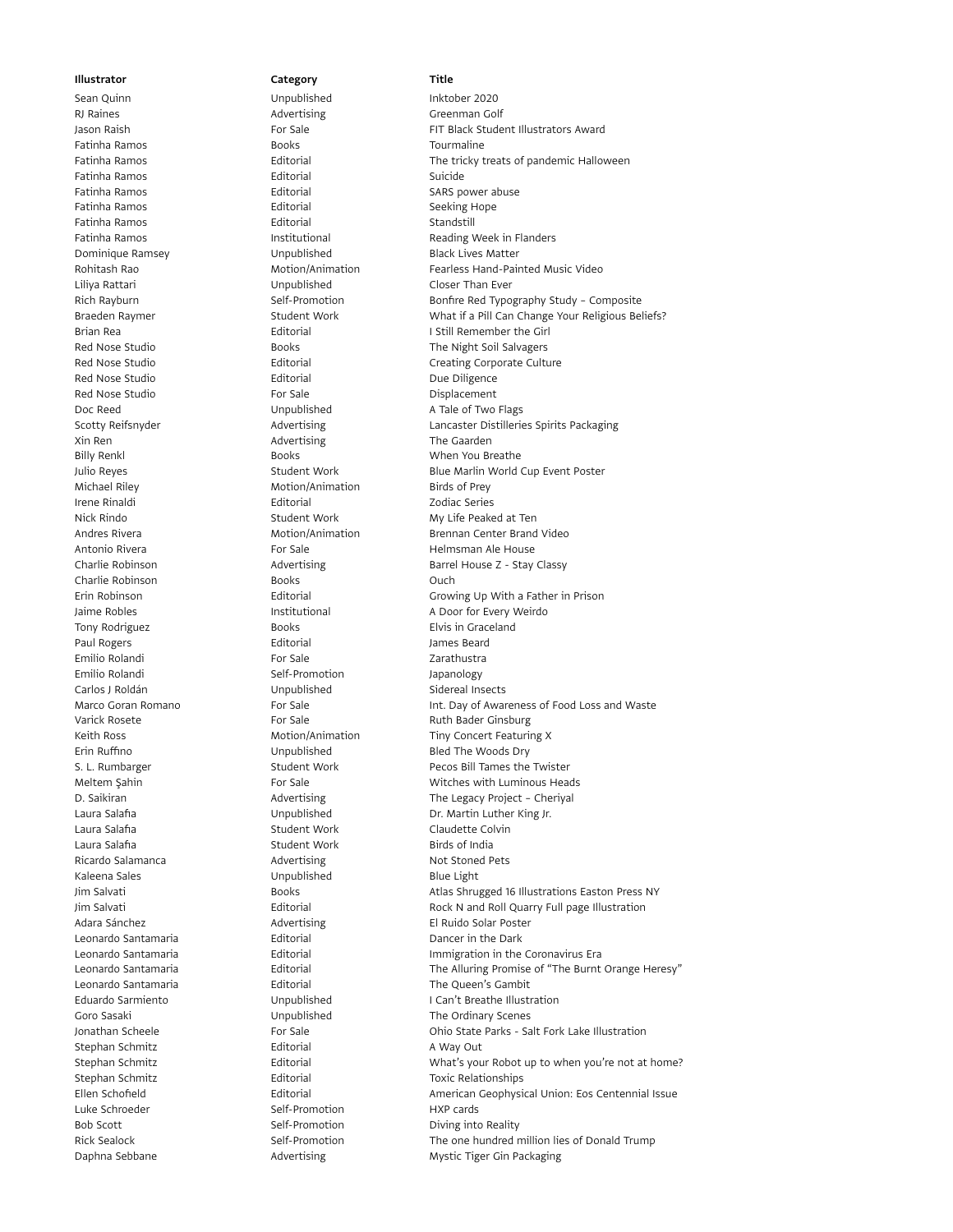Isabel Seliger **Stuck** Unpublished Stuck Neil Shapiro **Books** Books The Jazz Alphabet Krisitna Sharabinskaia Student Work Polis Alex Sheldon **Advertising** Motown Yuqing Sheng Student Work The Gate Yuewei Shi **Student Work** Geek Love Yuko Shimizu Books Throne of Blood Ying Siu **Self-Promotion** Self-Promotion Room Tour 4 Owen Smith **Books** Books Meurtre Noa Snir **In The Kitchen** Antonio Sortino **Advertising** Shek Burger Antonio Sortino **Editorial** Cut of thin Air Britt Spencer **For Sale For Sale** Poochini Britt Spencer **For Sale** For Sale The Faker Britt Spencer **The Hunt** Unpublished The Hunt Sam Spratt **Advertising** It's Okay To Look Paige Stampatori **National Communist Communist Communist Communist Communist Communist Communist Communist Communist Communist Communist Communist Communist Communist Communist Communist Communist Communist Communist Commu** Aiste Stancikaite **Aiste Stancikaite Aiste Stancikaite Pearl** Aiste Stancikaite Unpublished Lou Carlo Stanga **Advertising** Piccolo Teatro Sara Stefanini **Inner Warrior** Editorial **Inner Warrior** Controller Editorial Dale Stephanos **Editorial** Editorial Chadwick Boseman Dale Stephanos **For Sale For Sale** 2020Self Portrait Haley Stone **Advertising** Reckless Defiance CiCi Suen **Cici Suen Cici Suen Cici Suen Cici Suen Cici Suen Cici Suen Cici Suen Cici Suen Cici Suen Cici Suen Cici Suen Cici Suen Cici Suen Cici Suen Cici Suen Cici Suen Cici Suen Cici Suen Cici Suen Cici Suen Cici Suen C** Thomas Sullivan **For Sale** For Sale Nané Jialei Sun Student Work Collection may sum and the moment of the moment of the moment of the moment of the moment Carissa Susilo Unpublished Circe

Isabel Seliger **Editorial** Editorial Conely Deaths

Thom Sevalrud Editorial Pensions and Investments 1000 Ken Shafer **Market Channel Constructs** Unpublished Constructs George Floyd, Red White and Blue Steve Shanabruch **Advertising** Advertising **Boulevard Veterinary Ravenswood** Yuewei Shi Student Work Night Under The Garden Yuewei Shi Student Work MOUHA Pattern Design Yuewei Shi Student Work Moon Valley Wine Bottle Label Jhao Yu Shih **Books** Books **Looking for the stars** Jhao Yu Shih Books Books Bed time words between you and me Jhao Yu Shih Unpublished Write some poems for myself Yuko Shimizu **Advertising** Lost Girls & Love Hotels Yuko Shimizu **The Cat Man of Aleppo** Books **The Cat Man of Aleppo** Yuko Shimizu **Institutional** Institutional Artechhouse interactive exhibit Kim Sielbeck **Advertising Community Center Fukubukuro Bag** Royal Hawaiian Center Fukubukuro Bag Kayla Sinclair **Student Work Student World Chocolates** Your World Chocolates Cherie Sinnen Advertising Santa Monica Seafood Len Small Editorial What the Coronavirus has Taught Us Cover Brent Smith **Advertising** Guggman Haus Brewing Company Packaging<br>Mark T Smith Gungublished **Guara** Portrait of Jessi Combs Mark T Smith **Example 20** Unpublished Portrait of Jessi Combs Tess Smith-Roberts Editorial Grandparents Can Leave the Parenting to Their Kids Ross Sneddon Editorial Mauled: When Police Dogs are Weapons Vadym Solowski **Editorial Editorial What Language Do Right-Wing Politicians Use**? Vadym Solowski Editorial President Of The Tinder's Era Karen Song **Advertising** Peckish Packaging Design Peckish Packaging Design Cristina Spano **Editorial** Editorial How SARS-CoV-2 Kills Britt Spencer The Volunteer Fire Department Emily Spitler Self-Promotion 2020 Halloween Illustration Sharon Spitz **Editorial** Editorial A Definitive Ranking of the Ducks of Kamogawa Carlo Stanga Books Book cover "I am Milan" Carlo Stanga **For Sale** For Sale Castiglioni Foundation Milan Carlo Stanga **For Sale** For Sale **For Sale** NEW YORK SKETCHES Carlo Stanga **Self-Promotion** Self-Promotion The anthropologist apartment Dale Stephanos **Illustration Isolation Drawing Night** Unpublished **Illustration Isolation Drawing Night** Jon Stich Books A Handful of Earth, A Handful of Sky Chase Stone **Advertising** Audi Door Exit Warning System Michael Stone **Editorial** Editorial How to Destroy the Big Bang Greer Stothers **Books** Books **Kaleidoscope of Creatures** Bailey Strange **Nature** 2012 Unpublished Nature and Landscape Drawings Mujie Sun Student Work The Rubik's Cube Building Zhangruo Sun Student Work The life of ordinary people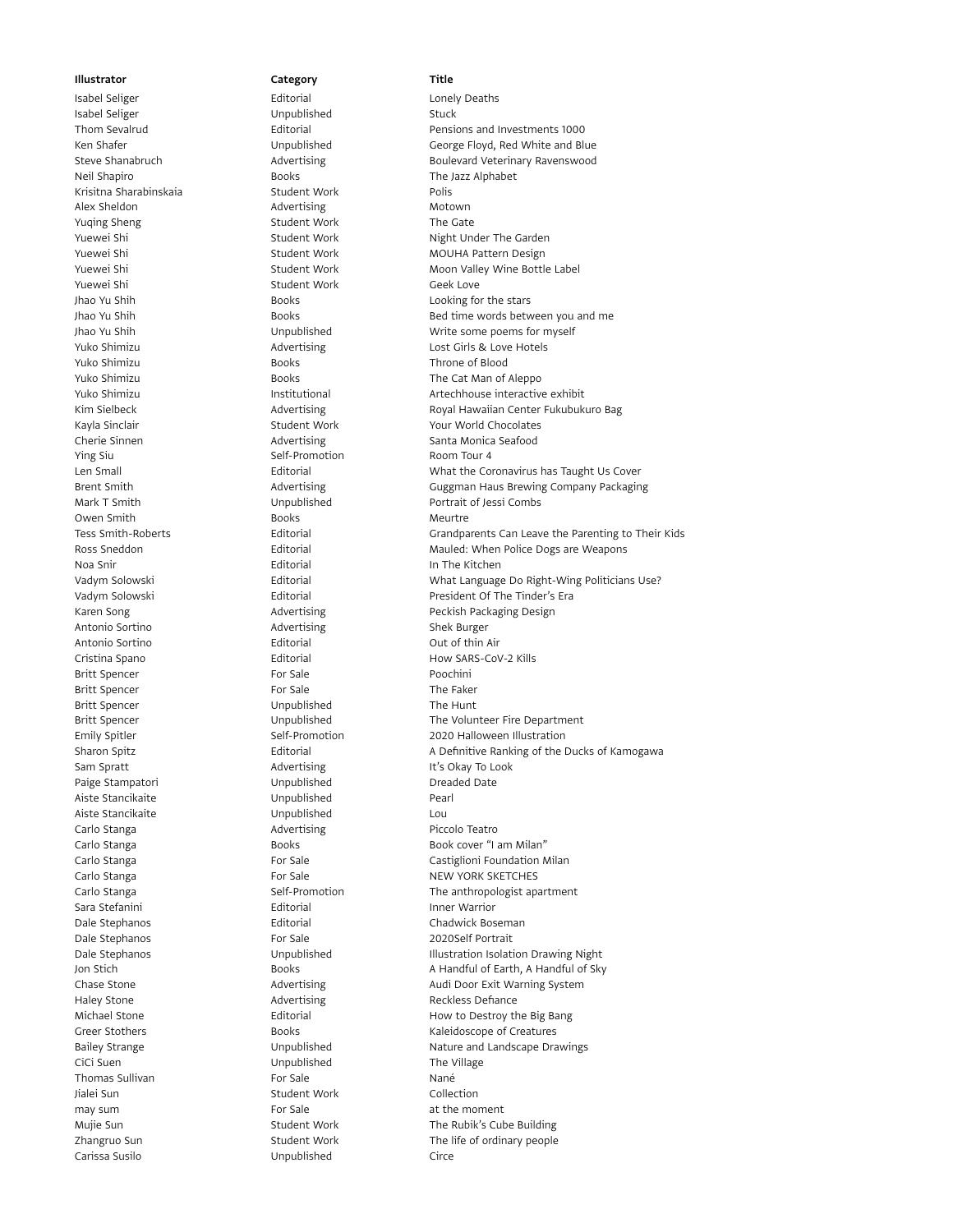Carissa Susilo Unpublished Lust for Knowledge Ryo Takemasa **Editorial** Editorial Shosetsu NON Ryo Takemasa **Institutional** Institutional Ishikyo MATE Lauren Tamaki **Books** Books **Fight Like a Girl** Wenjia Tang Student Work Megadisaster Wenjia Tang Student Work Purify exhaust Norman Student Work Purify exhaust Joan Tarrago **For Sale** For Sale Eye Jesse Taylor Unpublished Cheers Sébastien Thibault **Editorial** Editorial The Guardian Michelle Thompson **Michelle Thompson** Unpublished Rosa. Christopher Thornock **Unpublished** Hiding Christopher Thornock Unpublished Ocean Song Mihai Tigleanu **Editorial** Editorial Weekly Graphic News Chuck Todd **Chuck Todd** Unpublished Amazon Warrior Mike Tofanelli **Kanye 2020...Yikes!** Unpublished Kanye 2020...Yikes! Giulia Tomai Institutional The Garden of Ninfa Paul Tong Self-Promotion New Normal, Suit Up Tonic DNA **Motion/Animation** The Firefly Autumn Tran **Motion/Animation** Flow by LeadGenius Jennifer Trotter **For Sale** For Sale **For Sale** Bubble Gum Girl Jasmine Tsang Student Work Death of Turtle Page Tsou **For Sale** For Sale **Invisible Bookstore** Hannah Tsvayberg extending the For Sale Control of Cards Deck Bird Tubkam **Advertising** Camera Sattva Vida Boyd Tveit **Self-Promotion** Self-Promotion Liquid Alchemy Mark Ulriksen Unpublished Pandemic sketchbook Kirsten Ulve **For Sale** For Sale Holiday Delights Kazuhisa Uragami **Editorial** Editorial Koko Kazuhisa Uragami **Kazuhisa Unpublished** Haikyu!! Toma Vagner Self-Promotion Cuarantine Karleen Vang **The Organic Nature** Unpublished The Organic Nature Laimutė Varkalaitė **Advertising** Morld of Cryptids Laimutė Varkalaitė Self-Promotion The Elegant Forest João Vaz de Carvalho Editorial Christmas 2020 João Vaz de Carvalho Unpublished Noah's Ark on wheels Jorge Vázquez Tejeda **Student Work Charlots** Aztec Deck Kie Veas **Student Work** Corita Kent Esther Velasco Student Work Gaga Chiara Vercesi **Institutional** Institutional Eticittà Armando Veve **Advertising** Mechanical Botanical Advertising Armando Veve **Advertising** Advertising Truly Originals Roberto Viacava **Self-Promotion** Self-Promotion Frankenstein cover Goncalo Viana **Books** Books The Wizard of Oz Goncalo Viana **Books** Books **True Colors** True Colors Jay Vollmar **For Sale** For Sale Red and Blue

# Carissa Susilo Unpublished Invincible East

Jin Tao Student Work The death of the poetry Alvaro Tapia Hidalgo **Editorial** Editorial MLK'S legacy looms larger than ever Dorothea Taylor **Advertising Contains Example 20** Disney/Pixar "Soul" poster series Sirin Thada **Editorial** Editorial Catapult Magazine's Poetry Section Launch Sébastien Thibault **Secure 10 Undublished** Getting rid of toxic people to be happy. Carson Ting **Carson Times** Advertising **Look For the Blue Cow** Caroline Tomlinson Self-Promotion High Heels & Pattern SS2020 Tenzin Tsering **Student Work** Environmental Paradox Jim Tsinganos **Advertising Australian String Quartet Aus Anthology Series** Australian String Quartet Aus Anthology Series Cristian Turdera **Advertising** The Secret Lives of Animals Jonathan Twingley **State Concrete Contract Contract Concrete Concrete Concrete Concrete Concrete Concrete Concrete Concrete Concrete Concrete Concrete Concrete Concrete Concrete Concrete Concrete Concrete Concrete Concrete** Andrea Ucini **Advertising** 2001: A Space Odyssey Kirsten Ulve Editorial TheGirlfriend.com Portrait Series Kazuhisa Uragami **Kazubisa Uragami** Advertising Kyoto Sangyo University Branding Poster Kazuhisa Uragami Advertising United Common Records Kazuhisa Uragami **Advertising** Common Records Common Records Kie Veas Student Work Portrait of Florence Broadhurst Channel Student Work Student Work Anthony Ventura **Advertising** Advertising Apple Jack Frost Holiday Spice Beer. Anthony Ventura **Editorial** Editorial Bob Dylan for Mojo Magazine Anthony Verge The Confinement postcards For Sale Confinement postcards Armando Veve **Advertising** Mango Lemonade Fantasy Simone Virgini **Advertising** 3x3 International Illustration Show Poster 3x3 International Illustration Show Poster Chris Visions Editorial I Wonder If They Know My Son Is Loved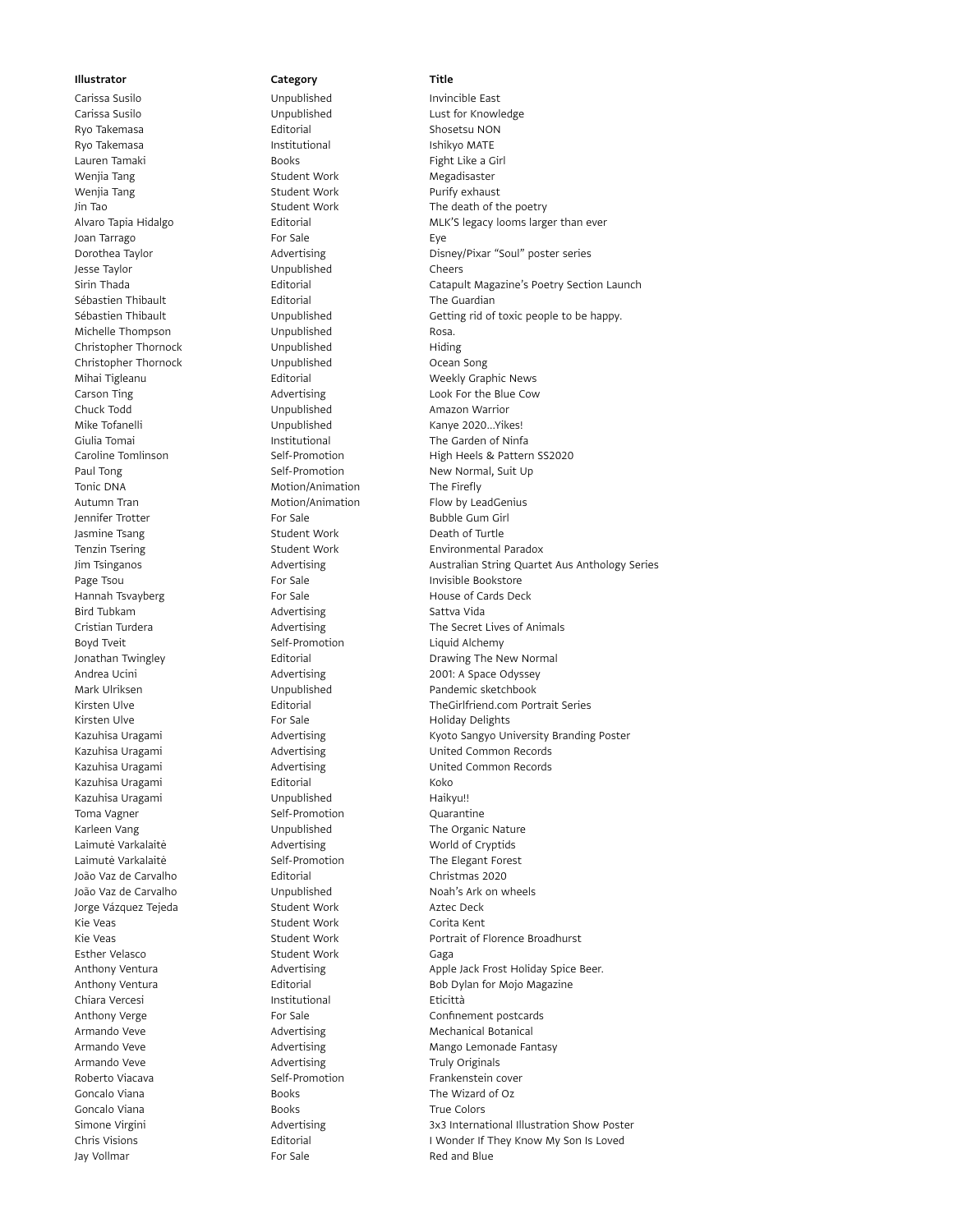Jay Vollmar For Sale Cleaning up our mess Jay Vollmar Unpublished Famous Protests Sharon Volpe **Editorial** Editorial Melanie Flowers Gizem Vural **Canadia Communism Constructs** Unpublished Peeking At Spring unpis wa **Books** Books **OUT OF LINE** unpis wa Unpublished CUTTING Kate Wadsworth **Books** Books **CONENSIS** Books **One Hit Away** Jameela Wahlgren **Editorial** Editorial Experiencing A Stroke Angela Wang Student Work Greco Angela Wang **A Fleeting Dream** Unpublished A Fleeting Dream Angela Wang **National Communist Communist Unpublished** The Choir Xiujia Wang Unpublished IN NYC Yu An Wang Student Work Botanical Daily Life Yueyu Wang **Music Communist Communist Communist Communist Communist Communist Communist Communist Communist Communist Communist Communist Communist Communist Communist Communist Communist Communist Communist Communist Comm** Michael Waraksa **Michael Waraksa** Unpublished Cavity Myriam Wares **Institutional** Cat Lockdown Living Sam Washburn **For Sale** For Sale **Bufalo Gals at Night** Piper Weaver **Editorial** Editorial Culture of Craft Neil Webb **Editorial** Editorial Communications Editorial Communications and Muslim Liminal love Michael Wertz **For Sale** For Sale Ruth Bader Ginsburg Michael Wertz **For Sale** For Sale Vote Vote Vote Vote Vote Joe Whyte Unpublished The Serpent Marleen Wienk **Advertising** Soul Windows Jamie Wignall **Advertising Irene Studios** Advertising Trent Wilcox **Channel Books** Books Lineage Lineage Lineage Controller Books Lineage Lineage Cuarant Thomas Wimberly **For Sale** For Sale **Forefront** michael woloschinow **Editorial** leaves Jonghun Won Student Work World full of Monsters Janice Wong **Still Life** Unpublished Still Life Chase Wood **Advertising** 6th Ave Interior Mural Paul Woods **VW** Unpublished VW Man Wu **Mundaird Note All Student Work Rubbish Island** Tianshu Wu **Student Work New York Life Stories** New York Life Stories Manddy Wyckens **Motion/Animation** Value You Jin Xia **Student Work** Fluff Jin Xia Student Work Postcards to the Past Huixin Xian **Student Work** La Suite Bleue Wang Xiao Mo **Self-Promotion** Self-Promotion Moment in Peking Yichun Xie **Motion/Animation** Written in Water Stano Xie **Self-Promotion** Self-Promotion War Among Masters Tou Yia Xiong The Tiger & The Eagle The Tiger & The Eagle Qi Xu **Student Work** Loneliness Qi Xu **Student Work** The story of robot Aidan Y-M Self-Promotion Netrunner Luyao Yan Student Work Theory Student Work Nour Hidden Friends Xiao Hua Yang **Editorial** Editorial **Editorial** Drawing From Life Dawn Yang **Editorial** Editorial Cyboregs Zihua Yang Unpublished Building of 2020

Jay Vollmar **For Sale** For Sale **Election 2020** Kathie Yang Student Work The Connection

# Sharon Volpe **Editorial** Editorial For Women Who Roar Digital Anthology Cover 2020 unpis wa Self-Promotion Illustration for articles in a sports website Peter Wadsworth **Channel Communist Unpublished** Brooklyn Summer 2020 Jiaqi Wang Editorial The Washington Post 2020 Holiday Gift Guide Po-Shu Wang **Self-Promotion** Self-Promotion Cheetah's tangled journey Zhihan Wang **Student Work** Middle School Memories Paul Wearing The Self-Promotion The Self-Promotion Peace & Goodwill Holiday Card Alex Webber Editorial Brystkreft (Breast Cancer) Louis Wes **Motion/Animation** Kensington Market: Wear a Mask PSA Joe Wilper Self-Promotion Cuarantine Self-Portrait Asta Wu Self-Promotion See you on the other side Rickie Wu **Books** Books Music in Baroque Period Tiansen Wu Self-Promotion Bonfire Red Typography Study – Surrealism Wang Xiao Mo Self-Promotion To view all the flowers of CHANG'AN in one day Yichun Xie Unpublished The Birthday of the Infanta Dawn Xintong **Student Work** Happy Graduation 2020 Lu Xu Student Work Death And Celebration Of Life Lu Xu Student Work Logbook Of A Wanderer Qi Xu Student Work Wonderful Story of the Museum Student Work Wonderful Story of the Museum